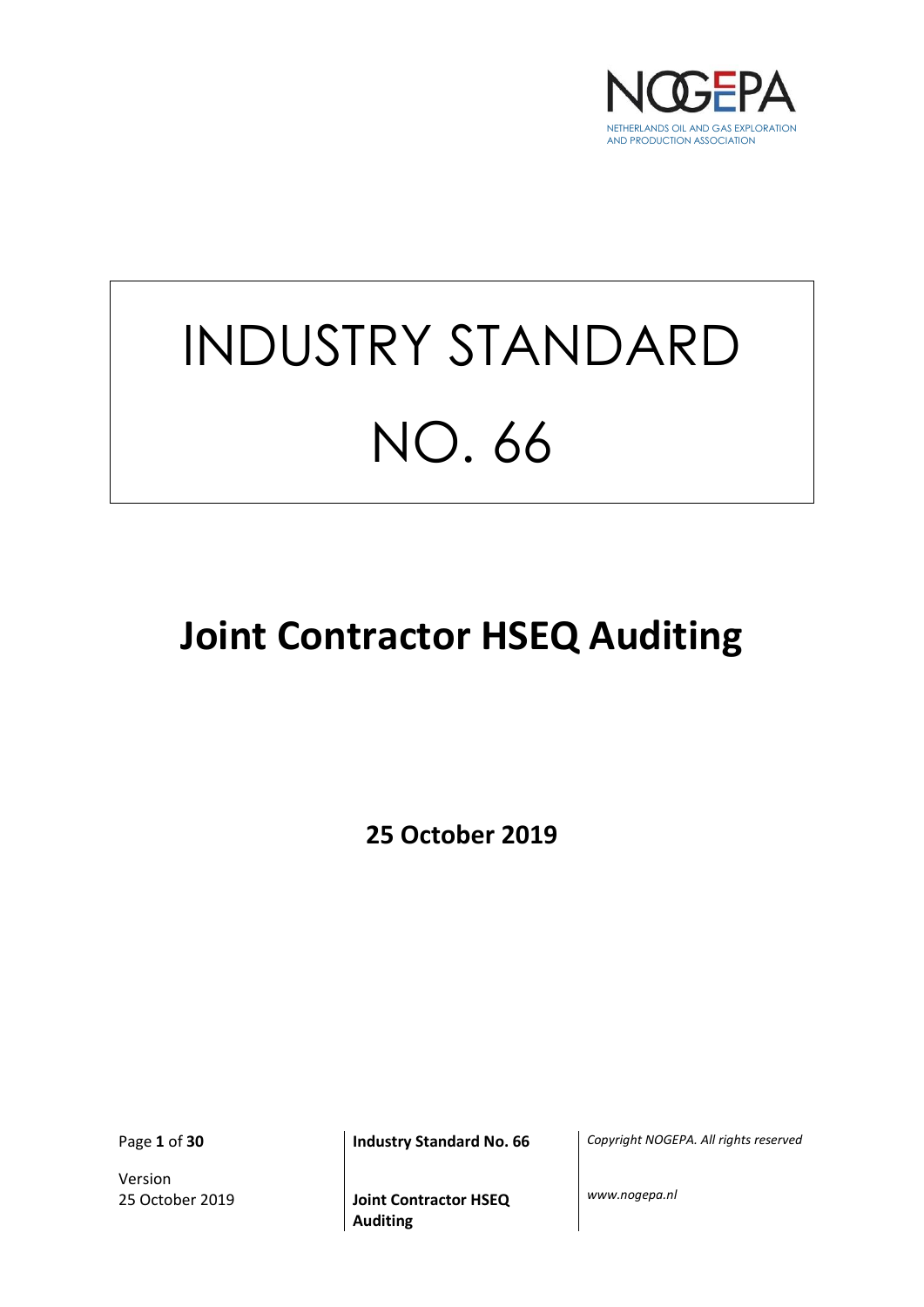

## Index

| 1.  |  |  |
|-----|--|--|
| 2.  |  |  |
| 2.1 |  |  |
| 2.2 |  |  |
| 3.  |  |  |
| 4.  |  |  |
| 4.1 |  |  |
| 4.2 |  |  |
| 4.3 |  |  |
| 5.  |  |  |
| 5.1 |  |  |
| 5.2 |  |  |
| 5.3 |  |  |
| 5.4 |  |  |
| 5.5 |  |  |
| 5.6 |  |  |
| 5.7 |  |  |
| 6.  |  |  |
| 6.1 |  |  |
| 6.2 |  |  |
| 6.3 |  |  |
| 7.  |  |  |
| 7.1 |  |  |
| 7.2 |  |  |

Page 2 of 30

**Industry Standard No. 66** 

Copyright NOGEPA. All rights reserved

Version 25 October 2019

**Joint Contractor HSEQ Auditing**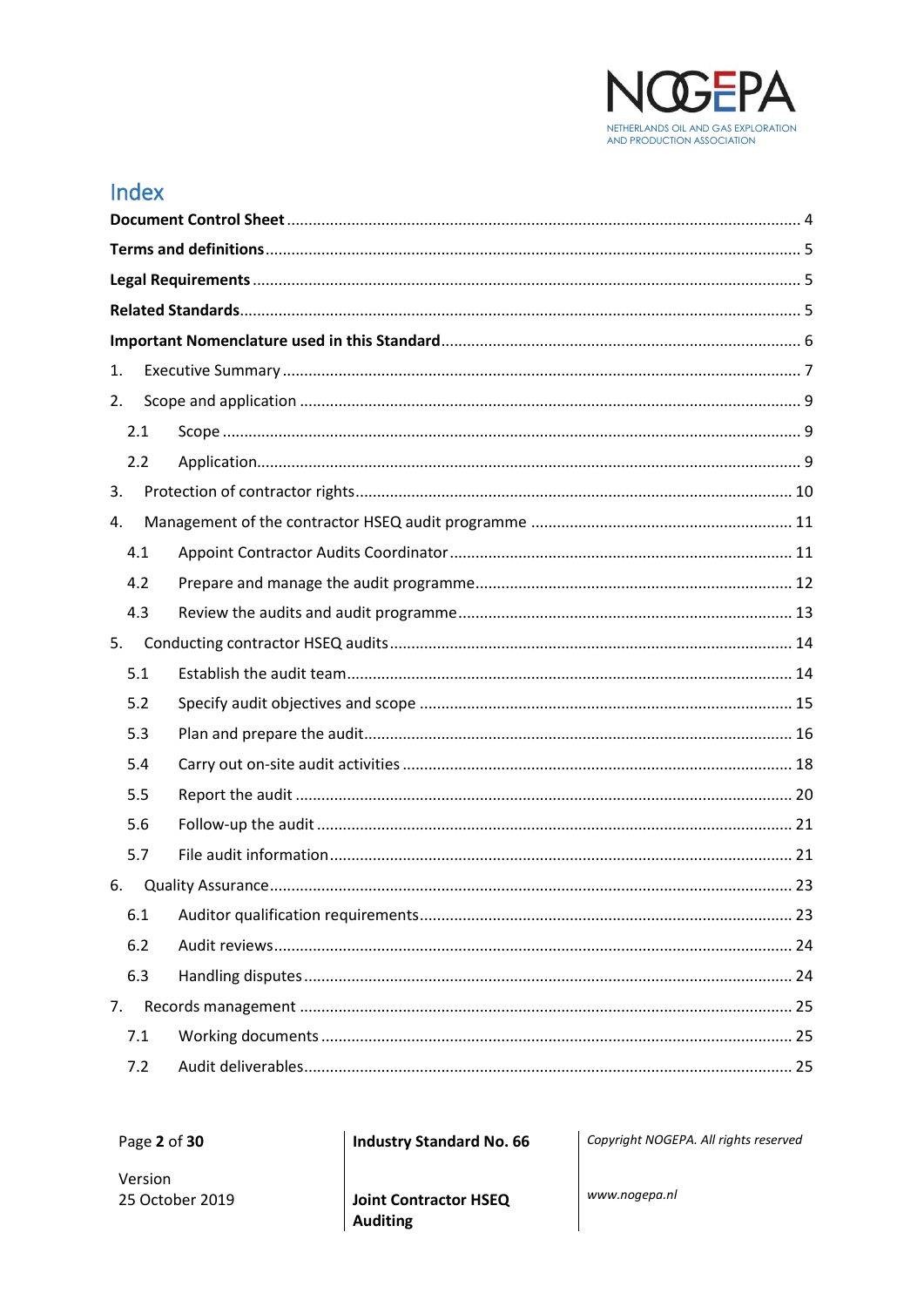

Version

Page **3** of **30 Industry Standard No. 66** *Copyright NOGEPA. All rights reserved*

25 October 2019 **Joint Contractor HSEQ Auditing**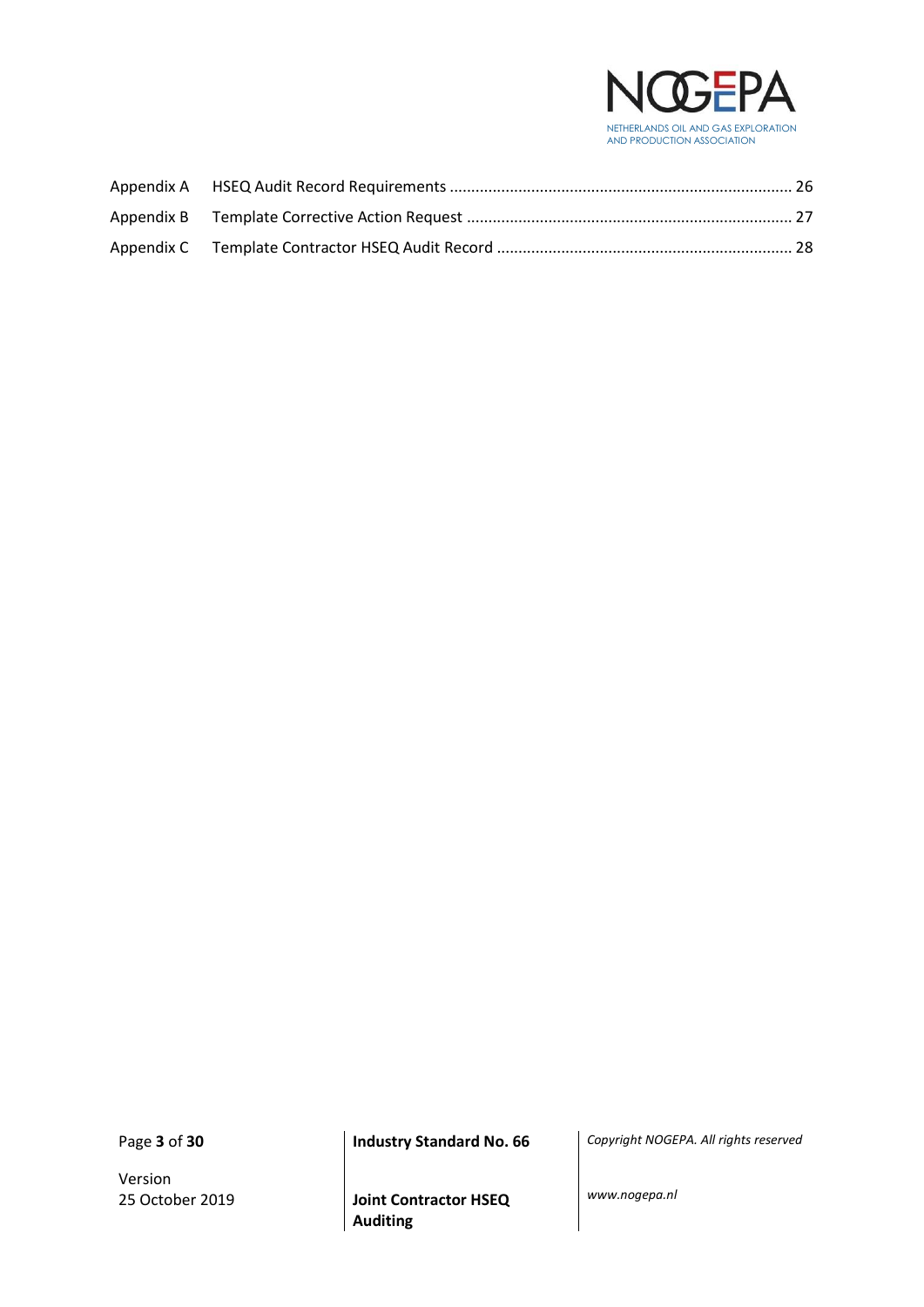

## <span id="page-3-0"></span>**Document Control Sheet**

| <b>Control Sheet</b>   |                                        |  |  |  |  |
|------------------------|----------------------------------------|--|--|--|--|
| Responsible Committee  | <b>HSCOM</b>                           |  |  |  |  |
| Title Document         | Joint Contractor HSEQ Auditing         |  |  |  |  |
| <b>Type Document</b>   | <b>Industry Standard</b>               |  |  |  |  |
| <b>Control Number:</b> | 66                                     |  |  |  |  |
| <b>Control Status:</b> | Controlled / Uncontrolled when printed |  |  |  |  |
| <b>Issue Status</b>    | Final draft                            |  |  |  |  |

| Document update timeframe | C3             |                |
|---------------------------|----------------|----------------|
| l C1 - 12 Months          | C2 - 24 Months | C3 – 36 Months |

| <b>Endorsed by</b>           |       |  |  |  |
|------------------------------|-------|--|--|--|
| <b>Environment Committee</b> | Name  |  |  |  |
|                              | Date: |  |  |  |
|                              | Name  |  |  |  |
| Health and Safety Committee  | Date: |  |  |  |
|                              | Name  |  |  |  |
| Legal Committee              | Date: |  |  |  |
|                              | Name  |  |  |  |
| <b>Operations Committee</b>  | Date: |  |  |  |
| <b>Approved by</b>           |       |  |  |  |
|                              | Name  |  |  |  |
| <b>Executive Committee</b>   | Date: |  |  |  |

| <b>Revision History</b> |           |             |               |               |          |  |  |  |
|-------------------------|-----------|-------------|---------------|---------------|----------|--|--|--|
| Rev                     | Date      | Description | Author        | Reviewed      | Approved |  |  |  |
|                         | 25-10-210 | First issue | B. Diikhuizen | M. Oppentocht |          |  |  |  |

This document will be controlled in accordance with the NOGEPA Industry Standard No. 80 on Standards and Document Control.

Version

Page **4** of **30 Industry Standard No. 66** *Copyright NOGEPA. All rights reserved*

25 October 2019 **Joint Contractor HSEQ Auditing**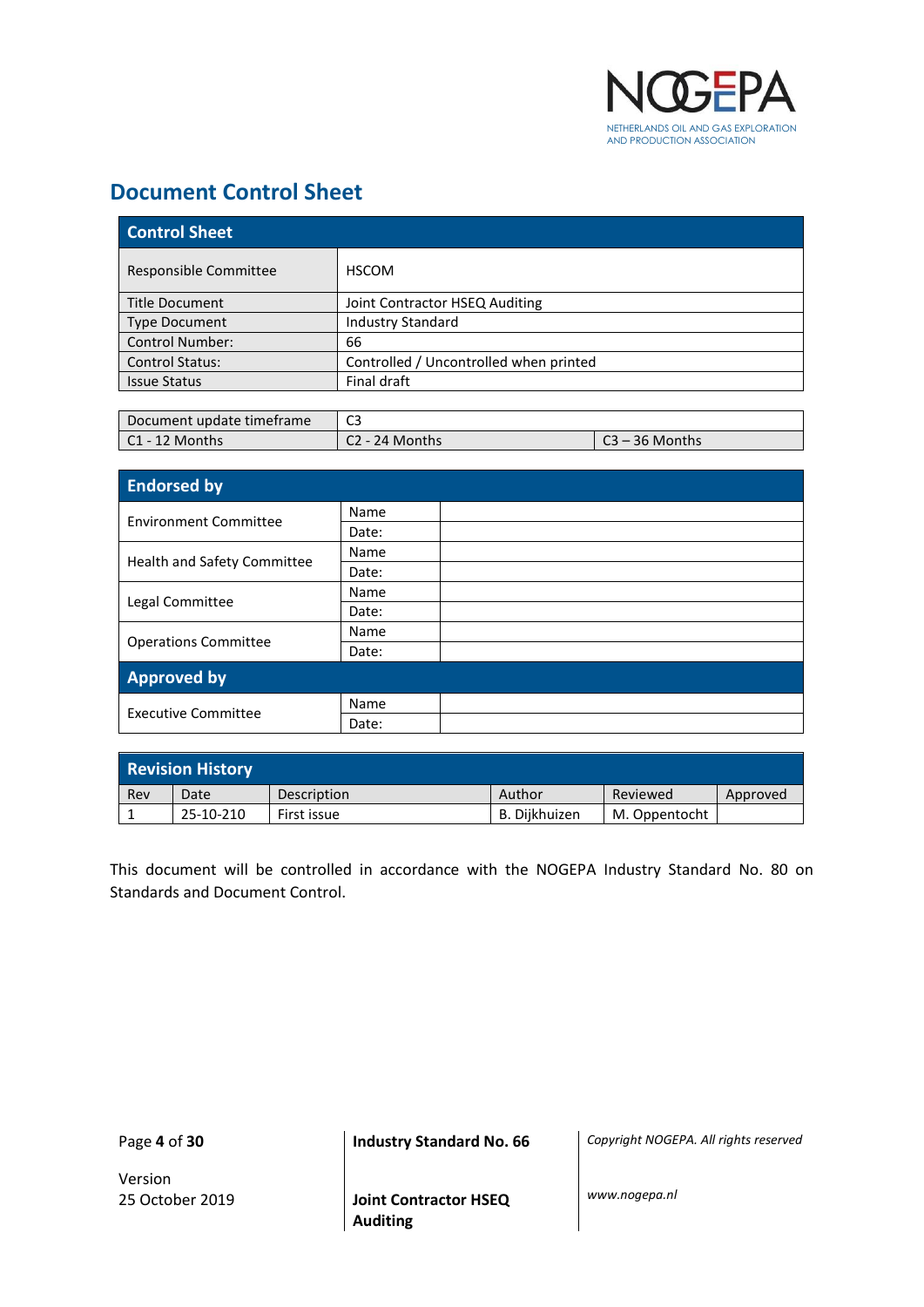

## <span id="page-4-0"></span>**Terms and definitions**

| Audit                       | A systematic, independent and documented process for collecting and<br>assessing objective evidence to determine the efficiency, effectiveness<br>and reliability of management systems and the extent to which the<br>management systems comply with determined audit criteria. |  |  |  |
|-----------------------------|----------------------------------------------------------------------------------------------------------------------------------------------------------------------------------------------------------------------------------------------------------------------------------|--|--|--|
| Audit Criteria              | A set of policies, procedures or requirements used as reference against<br>which the management system is assessed; e.g.: HSEQ Contract Terms<br>& Conditions, (HSE) Legislation, International Standards, NOGEPA<br>Guidelines, Management Systems.                             |  |  |  |
| Auditee                     | The (part of the) organisation being audited                                                                                                                                                                                                                                     |  |  |  |
| <b>Audit Client</b>         | (Part of) an organisation or person requesting an audit                                                                                                                                                                                                                          |  |  |  |
| Contractor                  | Any third party (potentially) providing goods and/or services to a<br>NOGEPA member, including formally contracted subcontractors.                                                                                                                                               |  |  |  |
| Corrective Action<br>Report | A document which is used as the means for recording, describing,<br>agreeing, scheduling and reporting to the Auditee and to management,<br>remedial action for non-conformities identified during audits.                                                                       |  |  |  |
| <b>HSEQ</b>                 | The professional disciplines of Health, Safety, Environment & Quality                                                                                                                                                                                                            |  |  |  |
| Management System           | The whole of agreed formal and informal working practices, possibly<br>documented, assuring that a company's results are in line with<br>applicable requirements and other objectives and expectations.                                                                          |  |  |  |
| Non-conformity              | Deviation of the Audit Criteria.                                                                                                                                                                                                                                                 |  |  |  |

## <span id="page-4-1"></span>**Legal Requirements**

| AVG | Algemene verordening gegevensbescherming |
|-----|------------------------------------------|
|-----|------------------------------------------|

## <span id="page-4-2"></span>**Related Standards**

| <b>ISO 19011</b> | Management System Audits - Guidelines |
|------------------|---------------------------------------|
|                  |                                       |

Page **5** of **30 Industry Standard No. 66** *Copyright NOGEPA. All rights reserved*

Version

25 October 2019 **Joint Contractor HSEQ Auditing**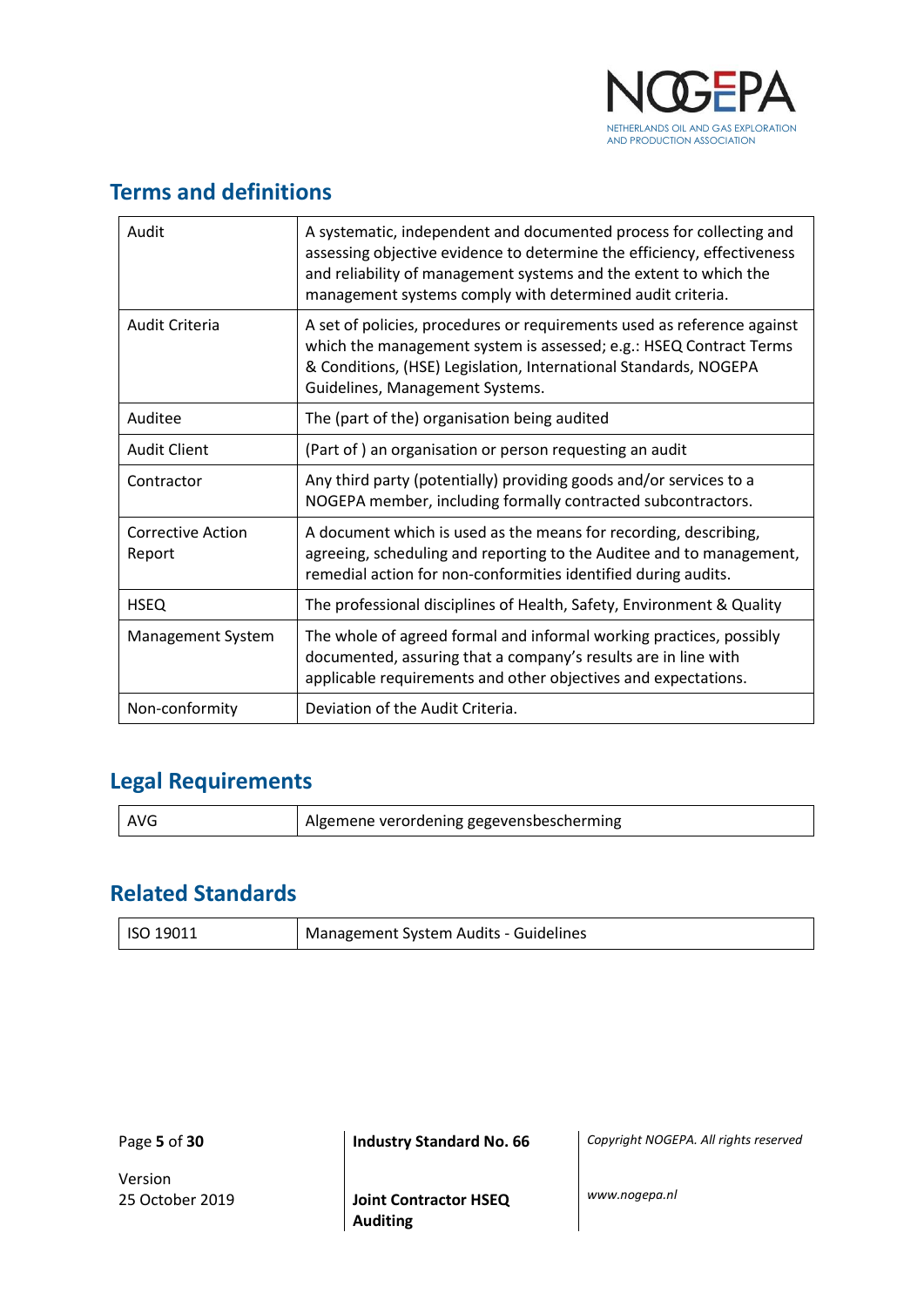

## <span id="page-5-0"></span>**Important Nomenclature used in this Standard**

|                                                                                                                                                                                                        | In the context of this Standard and when so used to describe a method or practice:                                                                                                                                                                                                                                                                                                                                                                                                                                                                                                     |  |  |  |  |  |
|--------------------------------------------------------------------------------------------------------------------------------------------------------------------------------------------------------|----------------------------------------------------------------------------------------------------------------------------------------------------------------------------------------------------------------------------------------------------------------------------------------------------------------------------------------------------------------------------------------------------------------------------------------------------------------------------------------------------------------------------------------------------------------------------------------|--|--|--|--|--|
| 'shall'                                                                                                                                                                                                | means that such method or practice reflects a mandatory provision of<br>law (in Dutch: dwingend recht). Such method or practice is mandatory<br>for those who are the addressees of such provision (mostly the<br>operators). A Standard can describe or quote, but not amend, mandatory<br>provisions. When an operator in exceptional cases for technical,<br>operational or HSE reasons cannot comply, exceptions shall be<br>documented and reported, and risks mitigated. Please note that this<br>does not release the operator from the obligation to comply with the<br>law. * |  |  |  |  |  |
| 'should'                                                                                                                                                                                               | means that such method or practice reflects a Good Operating Practice.<br>An operator is generally expected to apply such method or practice, but<br>a specific situation may require a specific alternative. In other words: the<br>operator complies or explains, and documents the explanation. *                                                                                                                                                                                                                                                                                   |  |  |  |  |  |
| 'could'                                                                                                                                                                                                | means that such method or practice is of an advisory nature or<br>mentioned by way of example. An operator is not obliged to comply and<br>is not obliged to explain if he does not comply.                                                                                                                                                                                                                                                                                                                                                                                            |  |  |  |  |  |
| * Please refer to paragraph 2.3 of Standard 80 (Standards and Document Control), for further<br>explanation on an exception of a 'shall' provision, or on a comply-or-explain of a 'should' provision. |                                                                                                                                                                                                                                                                                                                                                                                                                                                                                                                                                                                        |  |  |  |  |  |

 $\mathbf{r}$ 

Version

Page **6** of **30 Industry Standard No. 66** *Copyright NOGEPA. All rights reserved*

25 October 2019 **Joint Contractor HSEQ Auditing**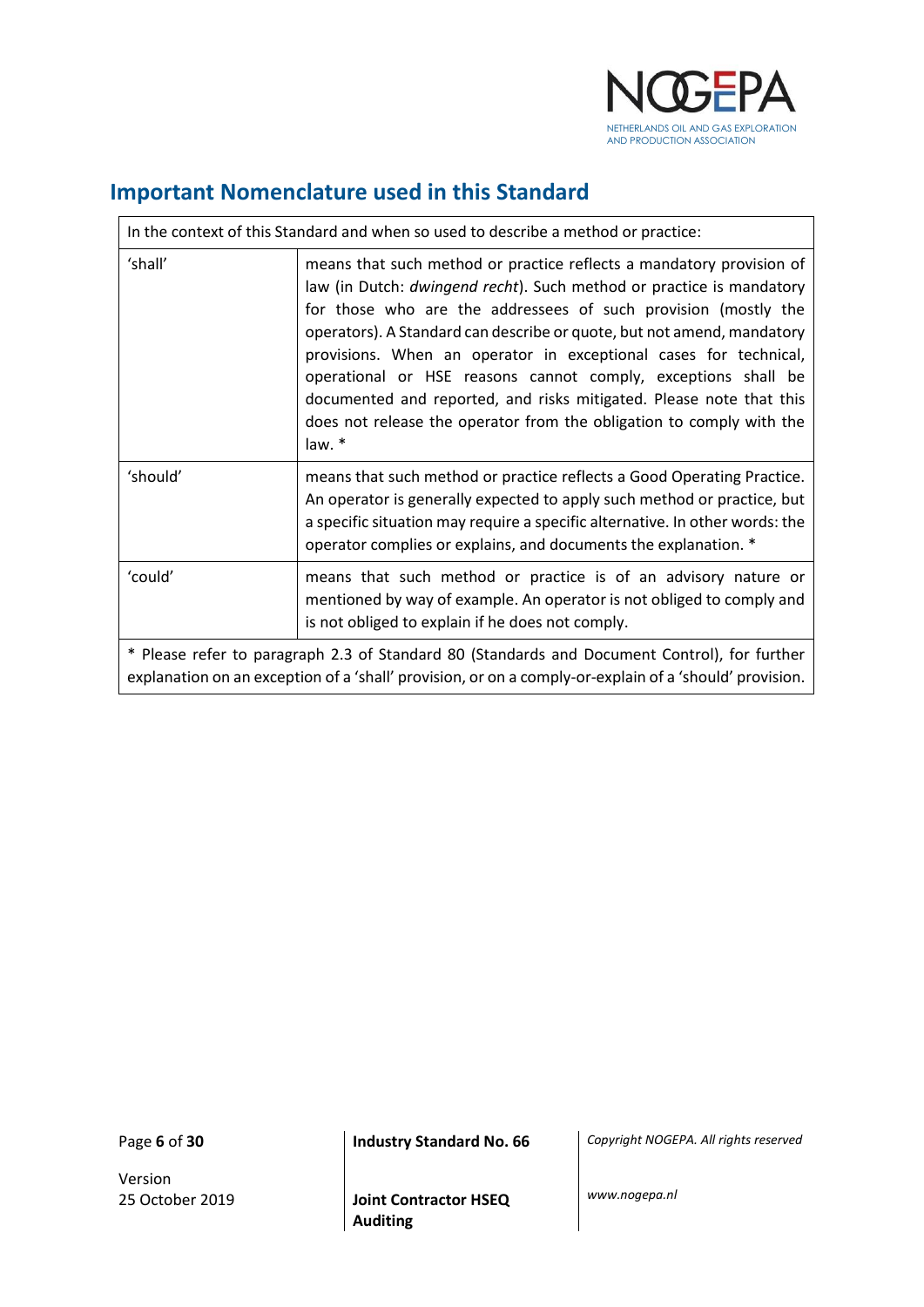

## <span id="page-6-0"></span>**1. Executive Summary**

Operating Companies, members of NOGEPA, join an interest in proper Health, Safety, Environment and Quality (HSEQ) control and governance of contractors working in the Dutch Exploration & Production (E&P) sector. To a great extent it is the same contractors that work for the various Operating Companies, and in this respect the joint interest is even larger.

Individual Operating Companies maintain systems for contract or contractor management, focussing on the process of contracting phase and execution on site, addressing health, safety and environmental risks, amongst others. With these systems (among other things), they fulfil their legal obligations as an Employer following from the Working Conditions Act [NL: Arbeidsomstandighedenwet].

To monitor and ensure good HSEQ performance of contractors, it is common practice to have one or more of the following control measures in place:

- 1. Contractual requirements for management systems certification according to internationally recognised standards, to be verified by recognised and independent third parties (accredited Certification Bodies);
- 2. Membership of First Point Assessment Ltd (FPAL), providing services on performance measurement and feedback, and shared "Verify" audits;
- 3. (Contractual rights to) conduct 2nd party HSEQ audits at the contractor's premises.

Exercising audit rights by various Operating Companies may have added value, but may also mean a significant audit burden for individual contractors, on top of certification and/or FPAL audits.

NOGEPA members like to join forces in conducting contractor HSEQ audits, having the following objectives:

- Ensuring that the contractor audits have maximum added value beyond certification and FPAL audits, while;
- Minimising the audit burden for individual contractors;
- Ensuring that not only standard management systems elements are addressed, but also specific areas of concern from the Operating Companies;
- Ensuring that specific professional disciplines and high-risk activities are verified in detail;
- Providing assurance of conformance by key contractors, while demonstrating direct commitment to the working relation with those key contractors;
- Maximising the learning potential in the Dutch E&P sector.

Joint contractor HSEQ audits must be conducted in a consistent manner, providing reliable outcomes. Therefore, these audits should be conducted according to this Standard.

Version

25 October 2019 **Joint Contractor HSEQ Auditing**

Page **7** of **30 Industry Standard No. 66** *Copyright NOGEPA. All rights reserved*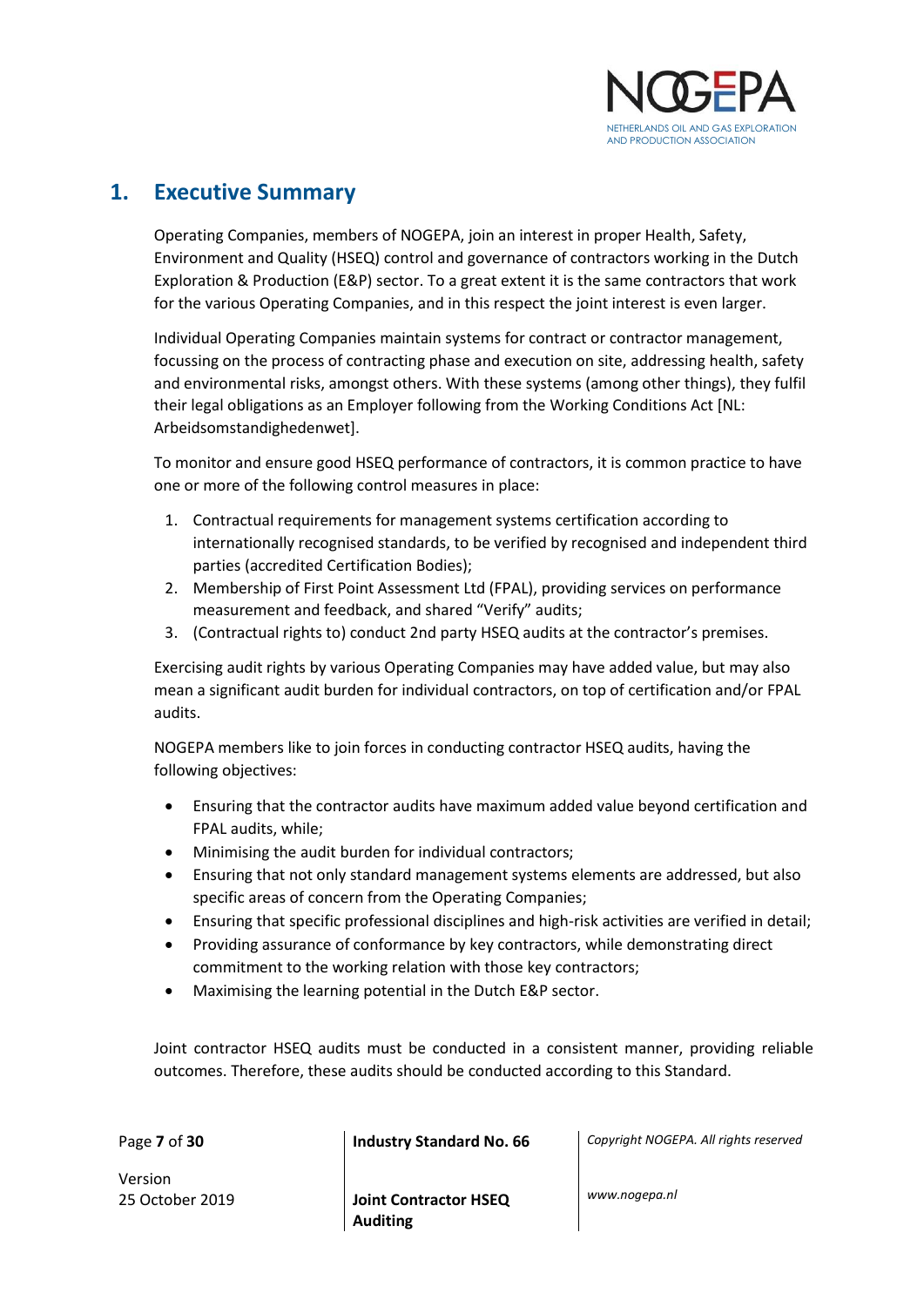

The joint contractor HSEQ audits will be conducted by NOGEPA members. NOGEPA and its secretariat are not involved in conducting the audit and cannot influence the outcome of the audit. Therefore, NOGEPA cannot held liable for the content of the audit report and the way the audit is conducted.

Version

Page **8** of **30 Industry Standard No. 66** *Copyright NOGEPA. All rights reserved*

25 October 2019 **Joint Contractor HSEQ Auditing**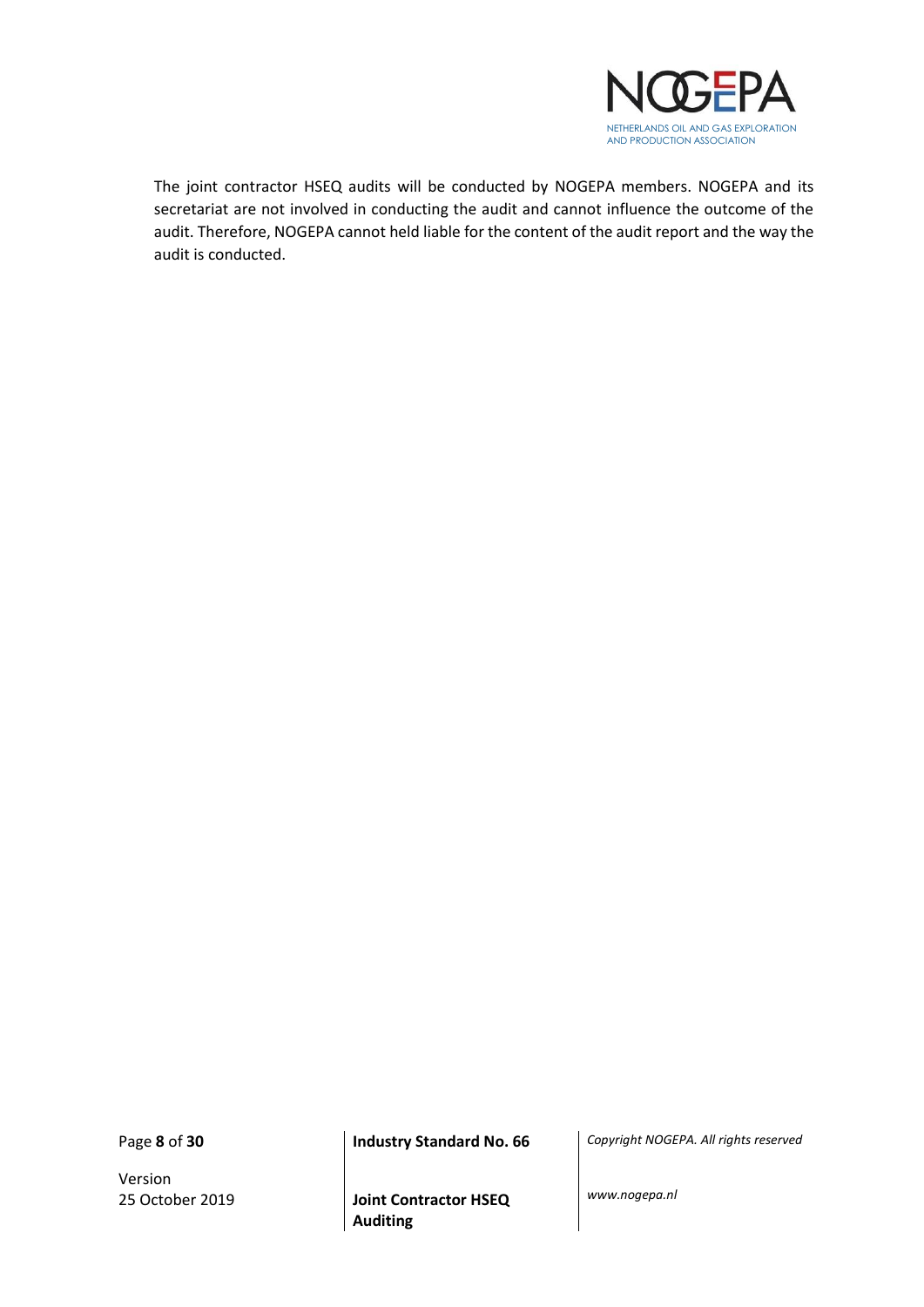

## <span id="page-8-0"></span>**2. Scope and application**

#### <span id="page-8-1"></span>2.1 **Scope**

This Standard defines the process that NOGEPA members should follow in the planning, execution and reporting of joint contractor HSEQ audits, i.e. contractor HSEQ audits conducted by multiple NOGEPA members together.

#### <span id="page-8-2"></span>2.2 **Application**

If NOGEPA members wish to conduct joint contractor HSEQ audits this Standard should be applied.

This Standard applies to the management and execution of a programme of contractor HSEQ audits, coordinated as a joint initiative by the Health & Safety Committee and Environmental Committee of NOGEPA. Contractor auditing should apply to those contractors that have (potentially) significant influence on HSE and/or operational performance, the so-called Key Contractors.

The following applies to this Standard:

- NOGEPA members are not required to participate to the joint contractor HSEQ audits;
- NOGEPA members may themselves know what they are doing with the audit results;
- The audit results are accessible to every NOGEPA member;
- All suppliers are eligible to be audited, may request it, and then have a fair chance to get audited.

Applying this Standard doesn't influence oil- or gas prices and doesn't exclude certain suppliers.

Apart from the management of the joint HSEQ audit programme, this Standard can also be used for conducting contractor audits by NOGEPA members, not being part of the joint programme. This would ensure a consistent approach to contractor auditing within the Dutch E&P Sector.

Version

Page **9** of **30 Industry Standard No. 66** *Copyright NOGEPA. All rights reserved*

25 October 2019 **Joint Contractor HSEQ Auditing**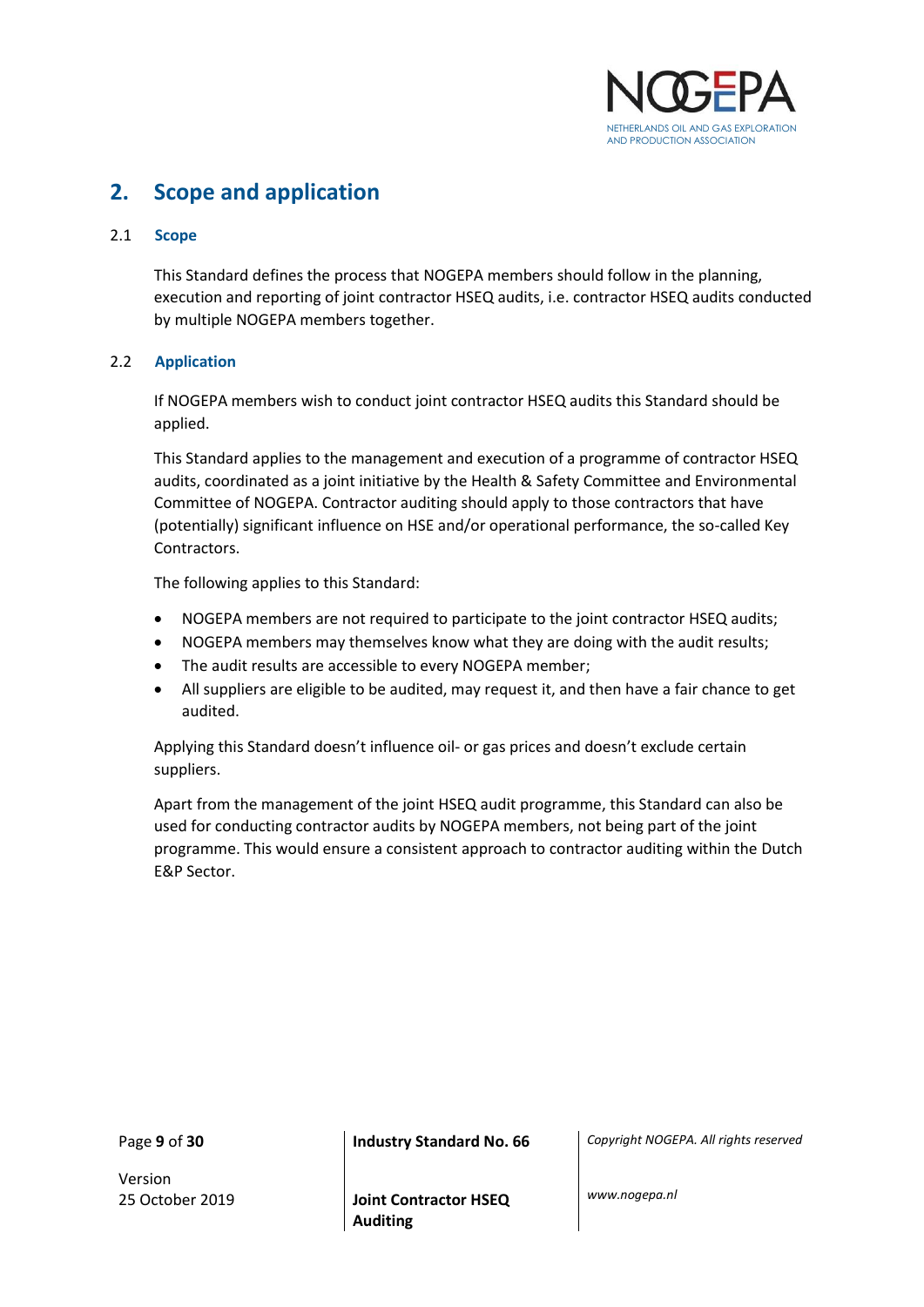

## <span id="page-9-0"></span>**3. Protection of contractor rights**

Conducting joint contractor HSEQ audits and sharing the results within NOGEPA touches the operational and commercial stakes of the contractors. Therefore, the following applies to the audit process:

- 1. Joint contractor HSEQ audits should only be conducted with explicit, documented consent from Auditee (see section 5.3.1), defining the (limits of the) audit scope and objectives, and providing permission to share the audit results among NOGEPA members.
- 2. Conducting contractor HSEQ audits should be based on contractually agreed audit rights or documented contracting procedures communicated to the contractor.
- 3. All information, documentation and other evidence provided by Auditee in relation to an audit should be destroyed after completing and distributing the audit report.
- 4. Contractors should be provided the opportunity to document their uncensored feedback on the audit and/or audit outcomes.

Version

Page **10** of **30 Industry Standard No. 66** *Copyright NOGEPA. All rights reserved*

25 October 2019 **Joint Contractor HSEQ Auditing**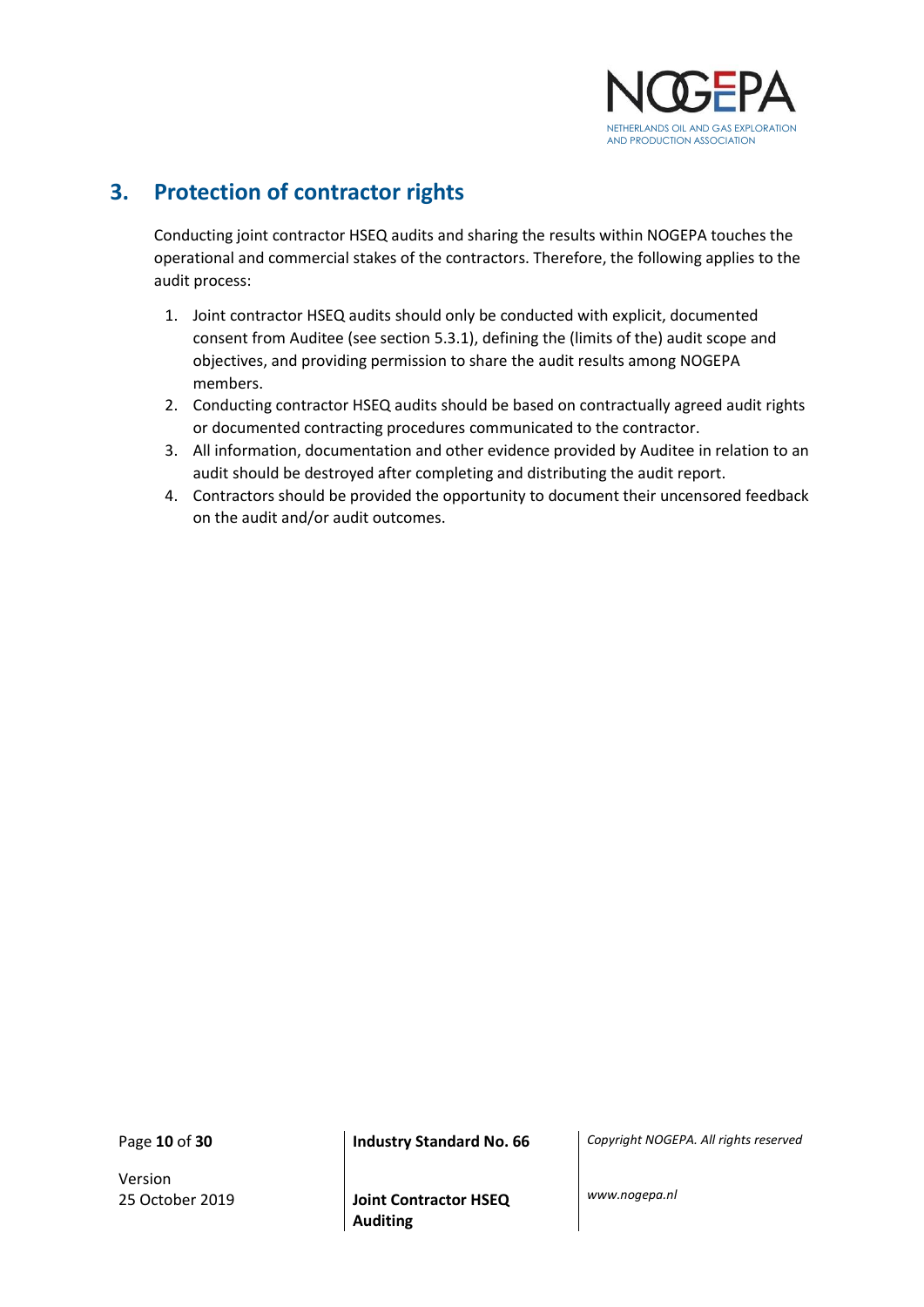

## <span id="page-10-0"></span>**4. Management of the contractor HSEQ audit programme**

| <b>RES</b><br><b>INF</b> | = Responsible, taking the lead and coordination,<br>and responsible for delivery<br><b>CON</b><br>= Must contribute to the activity or must be<br>consulted<br>= To be informed by RES about the deliverables /<br>outcomes<br><b>Activity Steps:</b> |            | Coordinator<br>Contractor Audits | Companies / Audit<br>Operating<br>Clients | Lead Auditor | Auditor    | NOGEPA Secretary |
|--------------------------|-------------------------------------------------------------------------------------------------------------------------------------------------------------------------------------------------------------------------------------------------------|------------|----------------------------------|-------------------------------------------|--------------|------------|------------------|
| 1.                       | <b>Appoint Contractor Audits</b>                                                                                                                                                                                                                      | <b>RES</b> | <b>INF</b>                       | <b>CON</b>                                |              |            |                  |
|                          | Coordinator                                                                                                                                                                                                                                           |            |                                  |                                           |              |            |                  |
| 2.                       | Prepare and manage the Audit                                                                                                                                                                                                                          | <b>CON</b> | <b>RES</b>                       | <b>CON</b>                                | <b>INF</b>   | <b>INF</b> | <b>INF</b>       |
|                          | Programme                                                                                                                                                                                                                                             |            |                                  |                                           |              |            |                  |
| 3.                       | Review the audits programme                                                                                                                                                                                                                           | <b>CON</b> | <b>RES</b>                       | <b>INF</b>                                |              |            |                  |

#### <span id="page-10-1"></span>4.1 **Appoint Contractor Audits Coordinator**

Members of the Working Group Joint Contractor Auditing select one of the Operating Companies' representatives as the Contractor Audits Coordinator.

The responsibilities of the Contractor Audits Coordinator are:

- Ensuring the Contractor Audits Programme is compiled at the beginning of each year;
- Ensuring that the participating Operating Companies keep in touch, align, plan their audits and feedback the information from the audits;
- Ensuring that an end-of-year quality review is being conducted on all executed and reported audits, so to improve the joint auditing process;
- Informing the Chairman of the NOGEPA Health & Safety Committee about the progress of the Contactor Audits Programme;
- Keeping the NOGEPA Joint Contractor Auditing database / file up to date.

Version

Page **11** of **30 Industry Standard No. 66** *Copyright NOGEPA. All rights reserved*

25 October 2019 **Joint Contractor HSEQ Auditing**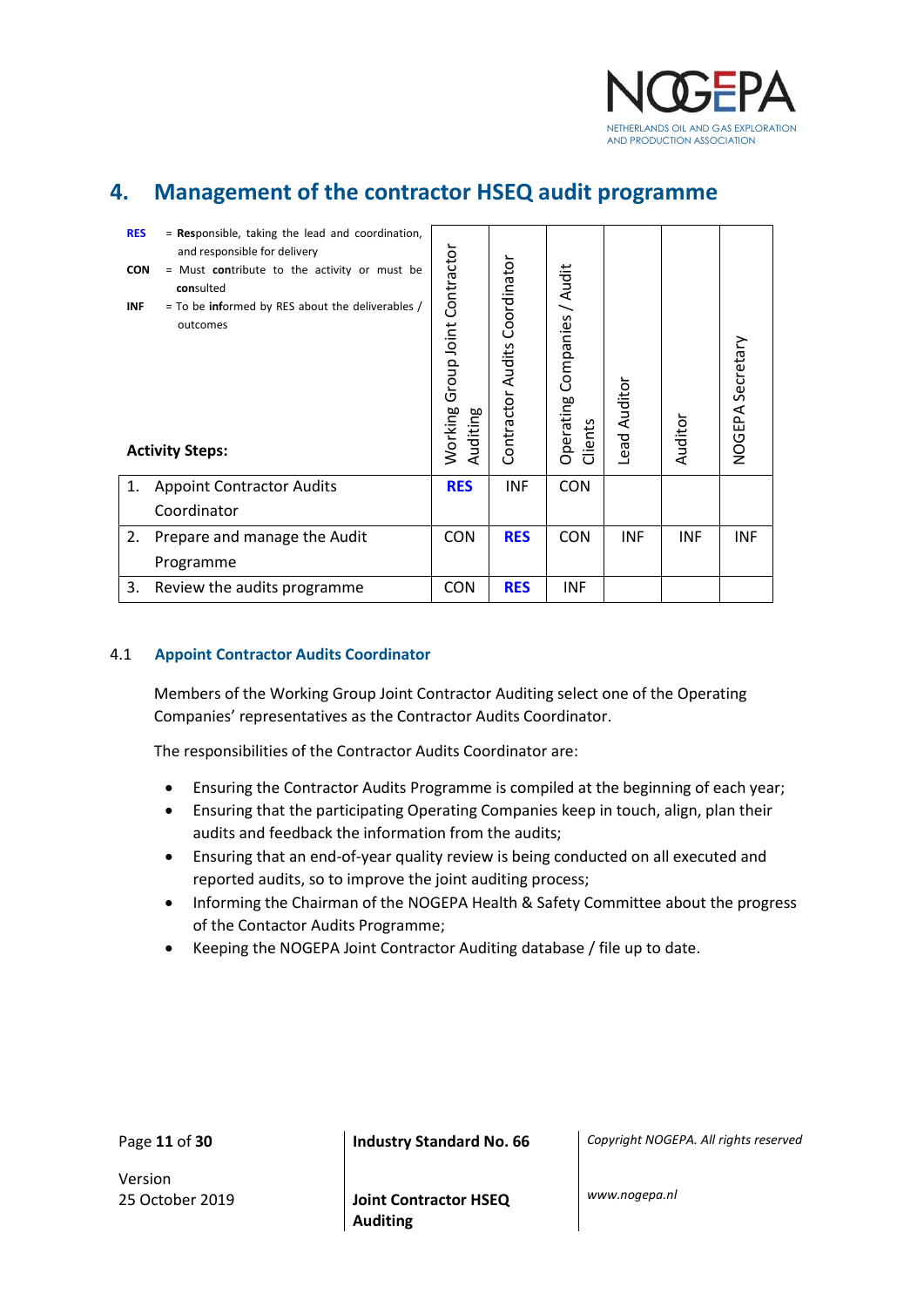

#### <span id="page-11-0"></span>4.2 **Prepare and manage the audit programme**

The Contractor Audits Coordinator liaises with all NOGEPA members in order to identify:

- The willingness to participate in the Joint Contractor HSEQ Audits Programme;
- The contact persons from each participating Operating Company;
- The preferences for contractors to be audited. Each Operating Company is responsible for making its own selection, based on criteria that matter to that Operating Company;
- Possible audit scopes and/or subjects requiring attention, if already known;
- The ability and possible preferences for making a Lead Auditor or Auditor available for one or more audits (see also section 6.1 for qualification guidelines). Contractor audits are preferably conducted by representatives of two NOGEPA members.

A Contractor HSEQ Audits Programme should be maintained indicating the contractors to be audited from a joint interest, and the Operating Companies responsible to select and appoint a Lead Auditor and Auditor.

Input for preparing the Contractor HSEQ Audit Programme are:

- Previous Contractor HSEQ Audit Programmes, indicating the audits that were already conducted;
- Contractor ratings by the Operating Companies, indicating which contractors are most important from an HSEQ and operational perspective;
- Contractor performance information, either public or obtained through FPAL or direct feedback of participating Operating Companies;
- The Operating Companies' audit preferences in respect to contractors.

The programme indicates which Operating Companies participate, i.e. which Operating Companies have requested the audit, will provide their contribution where necessary, and directly obtain the report. The Contractor HSEQ Audits Programme may also indicate when the audit is to be conducted. However, it remains the responsibility of the Lead Auditor to plan the audit during the year.

If there is no shared interest in auditing one or more contractors, these contractors will not be included in the Contractor HSEQ Audits Programme. It remains the responsibility of the Operating Companies to decide on conducting contractor audits apart from this joint programme.

The Contractor Audits Coordinator will liaise with the participating Operating Companies about their mutual alignment, the planning and execution of the audits, and the reporting. On a caseby-case basis he organises meetings to stay aligned and discuss various issues around the audits.

Page **12** of **30 Industry Standard No. 66** *Copyright NOGEPA. All rights reserved*

Version

25 October 2019 **Joint Contractor HSEQ Auditing**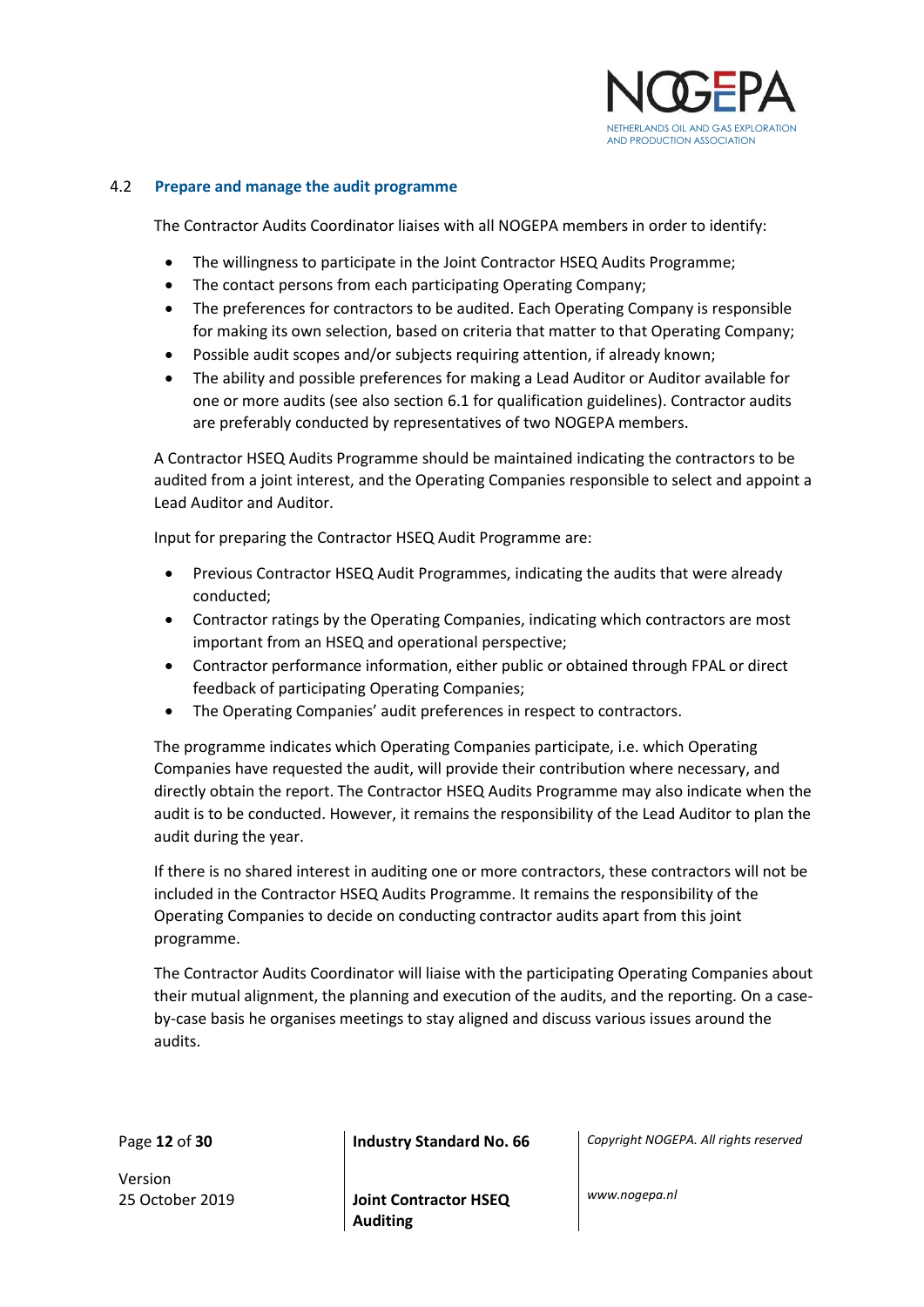

Periodically he will inform the Chairmen of the Health & Safety Committee and Environmental Committee about the progress and effectiveness of the Audits Programme and any constraints that may have arisen.

#### <span id="page-12-0"></span>4.3 **Review the audits and audit programme**

On an annual basis, the Contractors Audits Programme Coordinator should organise a review of all audits conducted and reported in that year. The objective of this review is to obtain information about the quality, consistency and effectiveness of conducted contractor audits. The outcome of the review should be reported to the Chairmen of the Health and Safety Committee and Environmental Committee, and is the basis for improving the joint contractor auditing process.

Version

Page **13** of **30 Industry Standard No. 66** *Copyright NOGEPA. All rights reserved*

25 October 2019 **Joint Contractor HSEQ Auditing**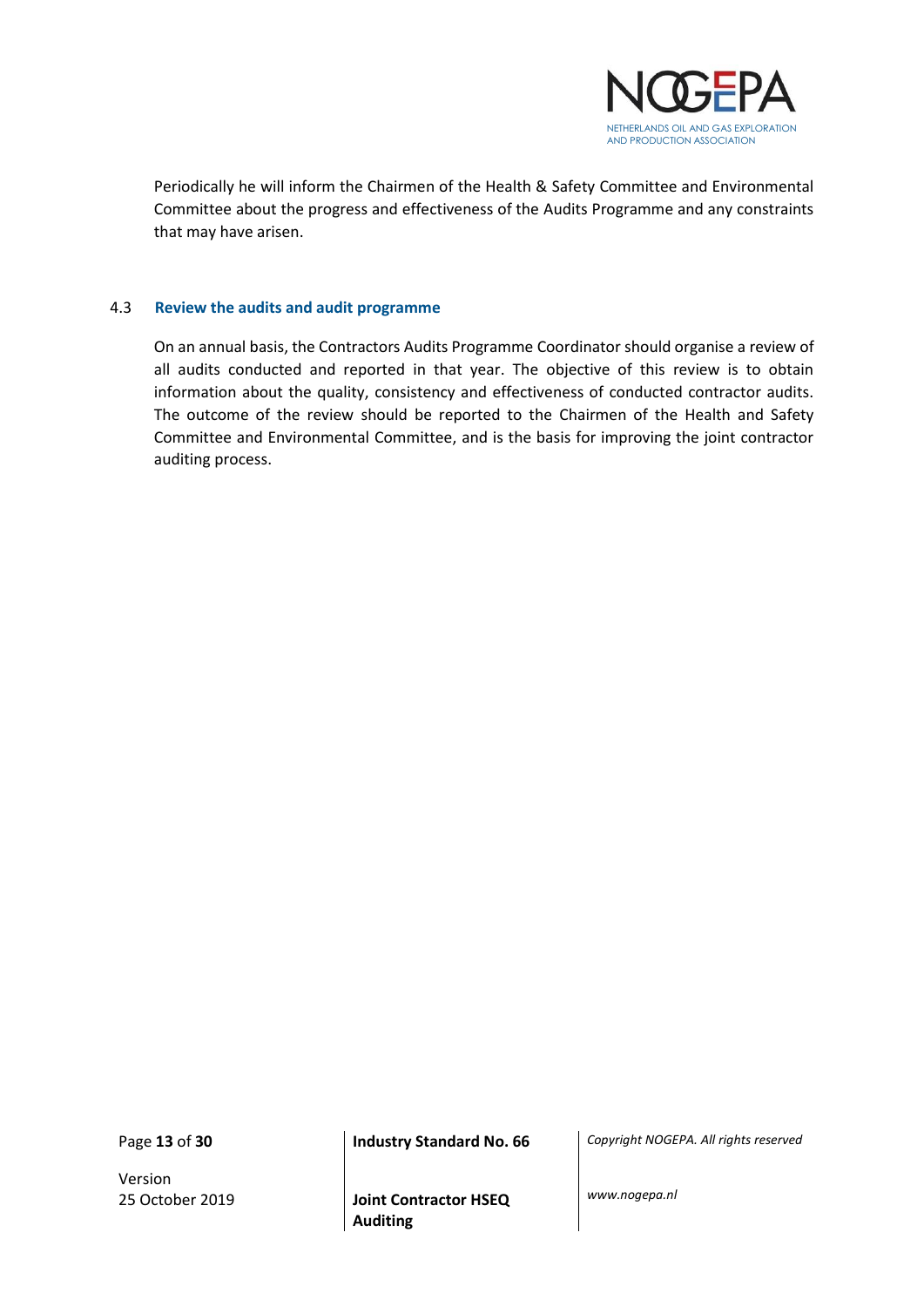

## <span id="page-13-0"></span>**5. Conducting contractor HSEQ audits**

| <b>RES</b><br>$=$ Responsible, taking the lead and coordination,<br>and responsible for delivery<br><b>CON</b><br>= Must contribute to the activity or must be<br>consulted<br>$=$ To be informed by RES about the deliverables /<br><b>INF</b><br>outcomes |                                        | Contractor Audits Coordinator | Companies / Audit<br>Operating | Lead Auditor |            | NOGEPA Secretary | Auditee (=Contractor) |
|-------------------------------------------------------------------------------------------------------------------------------------------------------------------------------------------------------------------------------------------------------------|----------------------------------------|-------------------------------|--------------------------------|--------------|------------|------------------|-----------------------|
| <b>Activity Steps:</b>                                                                                                                                                                                                                                      |                                        |                               | Clients                        |              | Auditor    |                  |                       |
| 4.                                                                                                                                                                                                                                                          | Establish audit team                   | <b>INF</b>                    | <b>RES</b>                     | <b>INF</b>   | <b>INF</b> |                  |                       |
| 5.                                                                                                                                                                                                                                                          | Specify audit objectives and scope     |                               |                                | <b>RES</b>   | <b>CON</b> |                  |                       |
| 6.                                                                                                                                                                                                                                                          | Plan and prepare the audit             | <b>INF</b>                    |                                | <b>RES</b>   | <b>CON</b> | <b>INF</b>       |                       |
| 7.                                                                                                                                                                                                                                                          | Carry out the on-site audit activities |                               |                                | <b>RES</b>   | <b>CON</b> |                  |                       |
| 8.                                                                                                                                                                                                                                                          | Report audit                           | <b>CON</b>                    | INF                            | <b>RES</b>   | <b>CON</b> | <b>INF</b>       | INF                   |
| 9.                                                                                                                                                                                                                                                          | Follow-up the audit                    | <b>INF</b>                    | <b>INF</b>                     | <b>RES</b>   | <b>CON</b> |                  | <b>CON</b>            |
|                                                                                                                                                                                                                                                             | 10. File audit information             | <b>RES</b>                    | INF                            | <b>CON</b>   |            | <b>CON</b>       |                       |

#### <span id="page-13-1"></span>5.1 **Establish the audit team**

A joint contractor HSEQ audit should be conducted by an audit team consisting of representatives of (at least) two Operating Companies and bringing in different expertise. The Operating Companies together are responsible for selecting the right persons, considering the scope of a particular audit and the required competencies (skills, knowledge, personal attributes) of the team members. Furthermore, the audit team members will be sufficiently impartial towards the Auditee. This means that individual audit team members should not have had a recent (< 2 years) direct working involvement with the contractor.

An audit team will consist of:

- **Lead Auditor**
- Auditor(s)

Version

Page **14** of **30 Industry Standard No. 66** *Copyright NOGEPA. All rights reserved*

25 October 2019 **Joint Contractor HSEQ Auditing**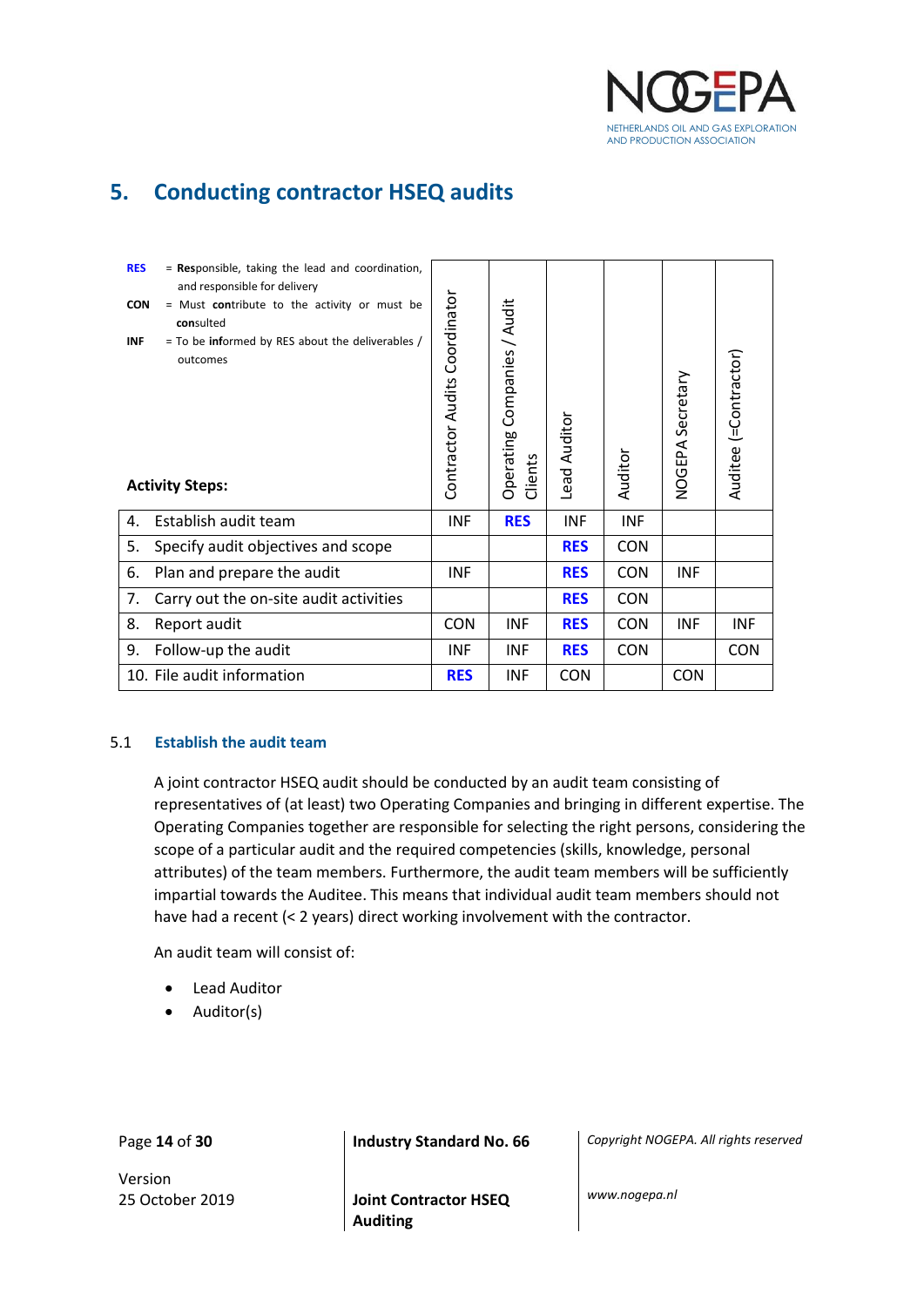

The Lead Auditor and Auditor should be direct representatives from the Operating Companies, and not hired third parties. The added value of these audits, focussing on specific subjects beyond general system audits by Certification Bodies and FPAL, can only be guaranteed by direct involvement of the Operating Companies. The role of Lead Auditor can be subcontracted to an external party to ensure a good audit process, as long as the Operating Companies are represented by auditors or technical specialists, playing an active role during the audit.

The audit team may be extended with:

- (Technical) Specialist
- Auditor-in-training
- Observer, not actively taking part in the audit

See also section 6.1 for qualification requirements. The Lead Auditor should ensure that the audit team as a whole is qualified for the audit, in terms of training, experience and professional background.

#### <span id="page-14-0"></span>5.2 **Specify audit objectives and scope**

The Lead Auditor is responsible for defining the exact audit scope, objectives and audit criteria. He should liaise with the interested and participating Operating Companies to define and limit the scope and objectives. Also the audit criteria should be selected in advance.

Inputs for specific audits are:

- Legal and regulatory requirements relevant for the audit scope;
- NOGEPA Standards and other industry standards and guidelines;
- The relevant HSE(Q), technical, operational and/or qualification terms and conditions from the contracts between the contractor and the various operating companies;
- Contractor performance information relevant for the audit scope (e.g. from FPAL, previous audits, direct input from the Operating Companies);
- The "wish list" of subjects to be addressed on behalf of participating Operating Companies.

Audit scope and objectives should go beyond the standard management systems auditing, already covered by external certification, or standard HSE checks conducted by FPAL. The audit scope and objectives should address specific points of attention or concerns raised by the participating Operating Companies, which are worthwhile to assess in more detail. The audit objective can be a broad statement and should define the intended audit accomplishments. The audit scope refers to the activities covered by the audit.

Page **15** of **30 Industry Standard No. 66** *Copyright NOGEPA. All rights reserved*

Version

25 October 2019 **Joint Contractor HSEQ Auditing**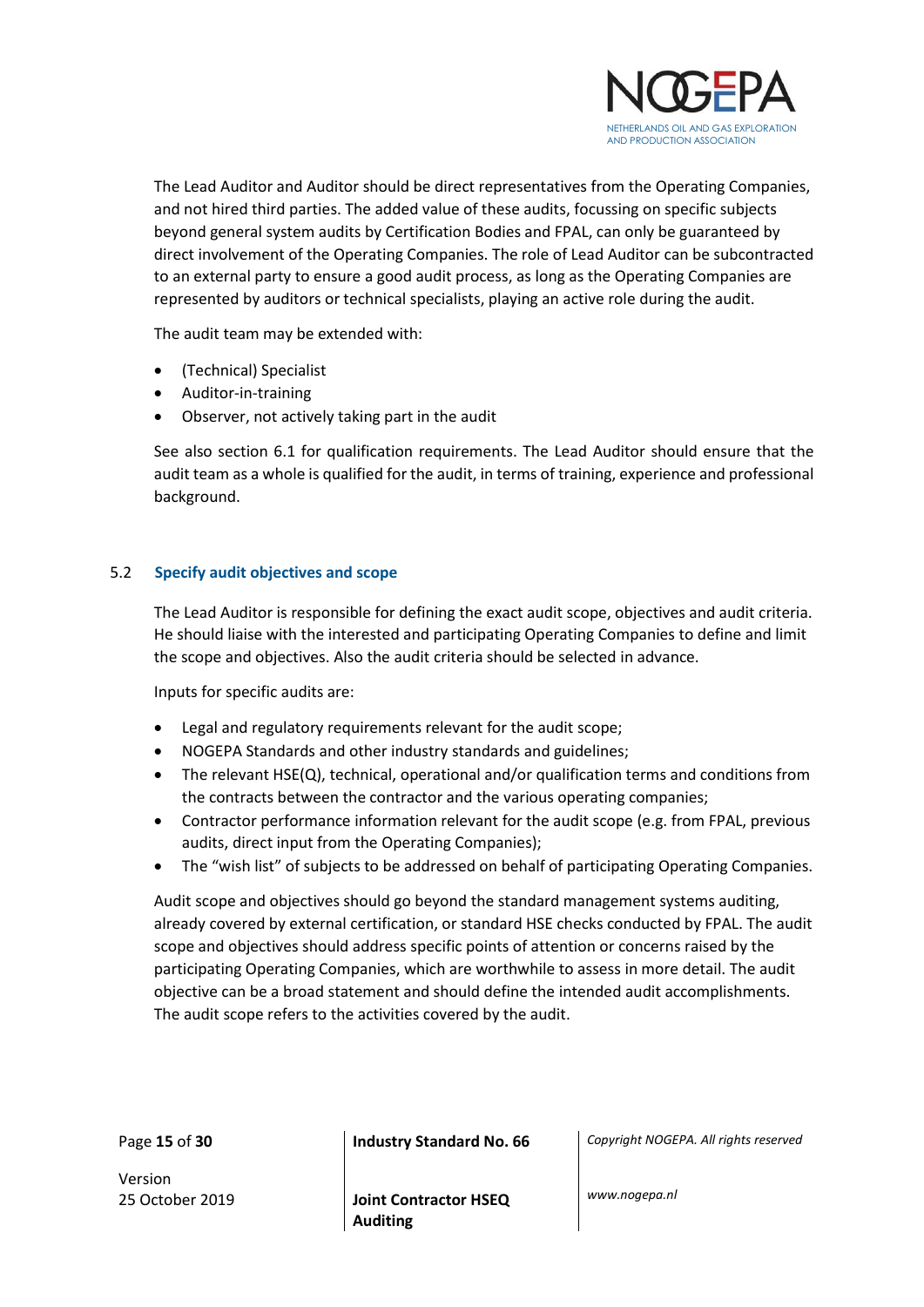

Audit criteria may vary from audit to audit. However, for the sake of standardisation in reporting and analyses, all audit findings should also be related to the generic framework of ISO 14001 / ISO 9001 / ISO 45001. These three standards are similar and reflect the reference framework for the majority of management systems in the Dutch E&P sector.

#### <span id="page-15-0"></span>5.3 **Plan and prepare the audit**

#### 5.3.1 Notification

The Lead Auditor should contact the Auditee's management and the team members at least two weeks before the scheduled audit date to make appointments regarding the audit.

The Lead Auditor should formally submit an Audit Notification (as per Appendix A) for approval by Auditee, indicating the scope and objectives of the audit, the Audit Criteria, the audit team, audit location(s) and the (anticipated) dates for conducting the audit. The Audit Notification should contain a standard secrecy statement applying to the audit team, and a statement that the audit deliverables as described in 7.2 will be shared with NOGEPA members.

The Audit Notification should be approved by a legally authorised representative of Auditee prior to proceeding with the audit.

#### 5.3.2 Preparation

The Lead Auditor should ask the Auditee to submit management system documentation and/or records, relevant for the audit scope. Typical information to be asked for includes, but is not limited to:

- Management system manuals, standards and procedures relevant for the scope of the audit;
- Minutes of the latest Management Review;
- Current action plan(s) and their status;
- Latest audit report(s) by the certification body and/or FPAL;
- Example internal audit reports;
- HSE statistics (lagging performance information).

It is at the discretion of Auditee to decide which information is shared upfront, and which information will only be shared during the audit on the contractor's premises.

Page **16** of **30 Industry Standard No. 66** *Copyright NOGEPA. All rights reserved*

Version

25 October 2019 **Joint Contractor HSEQ Auditing**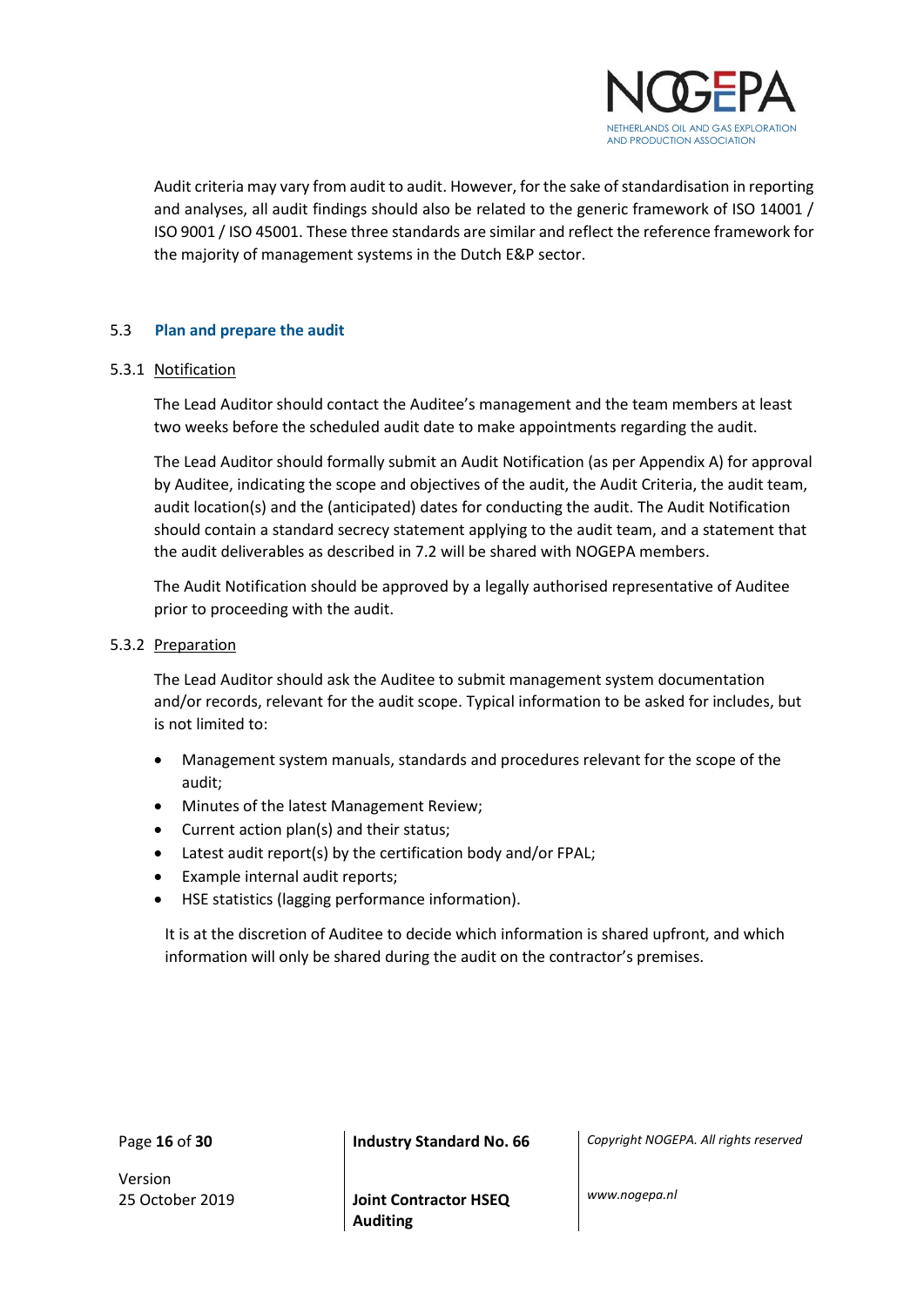

The audit team members should prepare themselves for the audit by:

- An initial review of the applicable (management system) documentation;
- Reviewing relevant legislation, standards and other requirements, e.g. contract terms and conditions;
- Reviewing previous audit results and other performance information (e.g. FPAL);

The purpose of the preparation phase for the audit team is:

- To familiarise themselves with the (part of) the organisation that will be audited, the applicable rules and regulations and the history of previous audit results. Review of the company processes and the 'critical activities' may be applicable, depending on the scope of the audit;
- To verify compliance to the audit criteria on document level;
- To determine the focus of the interviews.

Based on the preparation, the Lead Auditor should prepare and send an Audit Plan (as per Appendix A), at least one week before the audit. This will include all relevant audit details, including composition of the audit team, the purpose, scope of the audit, the audit criteria and where possible a provisional timetable for the interviews and site visits. The provisional time table should be confirmed with the Auditee.

The Lead auditor should take care of a thorough briefing of all audit team members prior to the audit, in case:

- Preparations were only conducted by part of the audit team;
- Audit experience of the team members is regarded to be insufficient;
- Team members do not have full understanding of the (local) situations, Auditee, etc.

If, after the preparation, the Lead Auditor concludes that the documented management system does not comply with the audit criteria in such extent that a major non-conformity would be raised (see table in section 5.4.2), he can postpone the audit after consulting the Auditee, and agreeing on improvements required. If required improvements demand too much time and efforts, the Lead Auditor can decide just to report the findings from the document review in the Audit Report, and advise the Contractor Audits Coordinator to postpone the implementation check to the subsequent year.

Version

Page **17** of **30 Industry Standard No. 66** *Copyright NOGEPA. All rights reserved*

25 October 2019 **Joint Contractor HSEQ Auditing**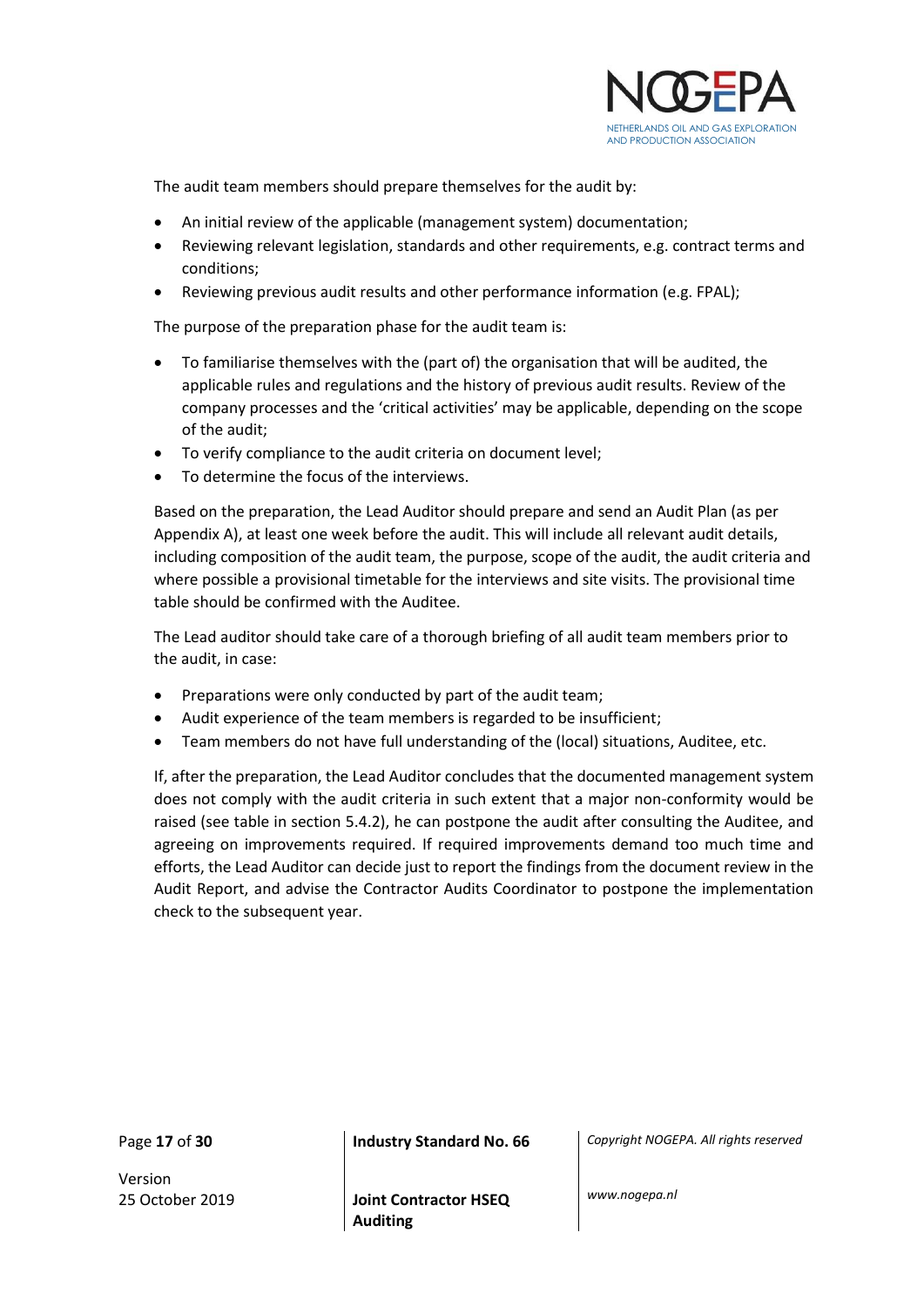

#### <span id="page-17-0"></span>5.4 **Carry out on-site audit activities**

The Lead Auditor is responsible for correctly conducting the audit. All team members will work under his responsibility. He is authorised to collect any information necessary for the audit within the defined scope and within possible contractual agreed limits.

#### 5.4.1 Opening Meeting

The Lead Auditor should convene an opening meeting with Auditee's management or their delegate(s).

The purpose of the meeting is to:

- Introduce audit participants, including an outline of their roles;
- Outline the definition, objectives and scope of the audit;
- Confirm the audit criteria;
- Identify and agree personnel to be interviewed;
- Confirm the proposed timetable and other relevant arrangements;
- Confirm the HSE procedures and required protective equipment relevant to the audit team during the audit;
- Explain method of reporting, including any grading of possible non-conformities and the extent the reports are shared with participating NOGEPA members.
- Reconfirm secrecy by the audit team and the sharing of audit deliverables among NOGEPA members.

#### 5.4.2 The Audit

The audit team should familiarise themselves with the premises and undertake any safety induction etc., as required, before commencing the audit.

Audits can be conducted using questionnaires as a guide. Objective evidence should be examined and essential information recorded e.g. identification of documents examined, details of examples taken for verification of specific non-conformities. Essential information may be documented on the questionnaires the auditors have prepared.

Objective evidence, either observed, or the interviewee's statement of a departure from agreed Audit Criteria should be deemed as non-conformity.

Auditors should endeavour to obtain the Auditee's understanding that non-conformity exist at the time they are discovered. Audit team members will report and discuss all findings with the Lead Auditor. The Lead Auditor is responsible that all findings are properly addressed to Auditee.

Corrective Action Requests (CAR's) (as per NOGEPA Template, Appendix B) can be used to register and communicate non-conformities, in order to ensure a structured and consistent

Version 25 October 2019 **Joint Contractor HSEQ** 

**Auditing**

Page **18** of **30 Industry Standard No. 66** *Copyright NOGEPA. All rights reserved*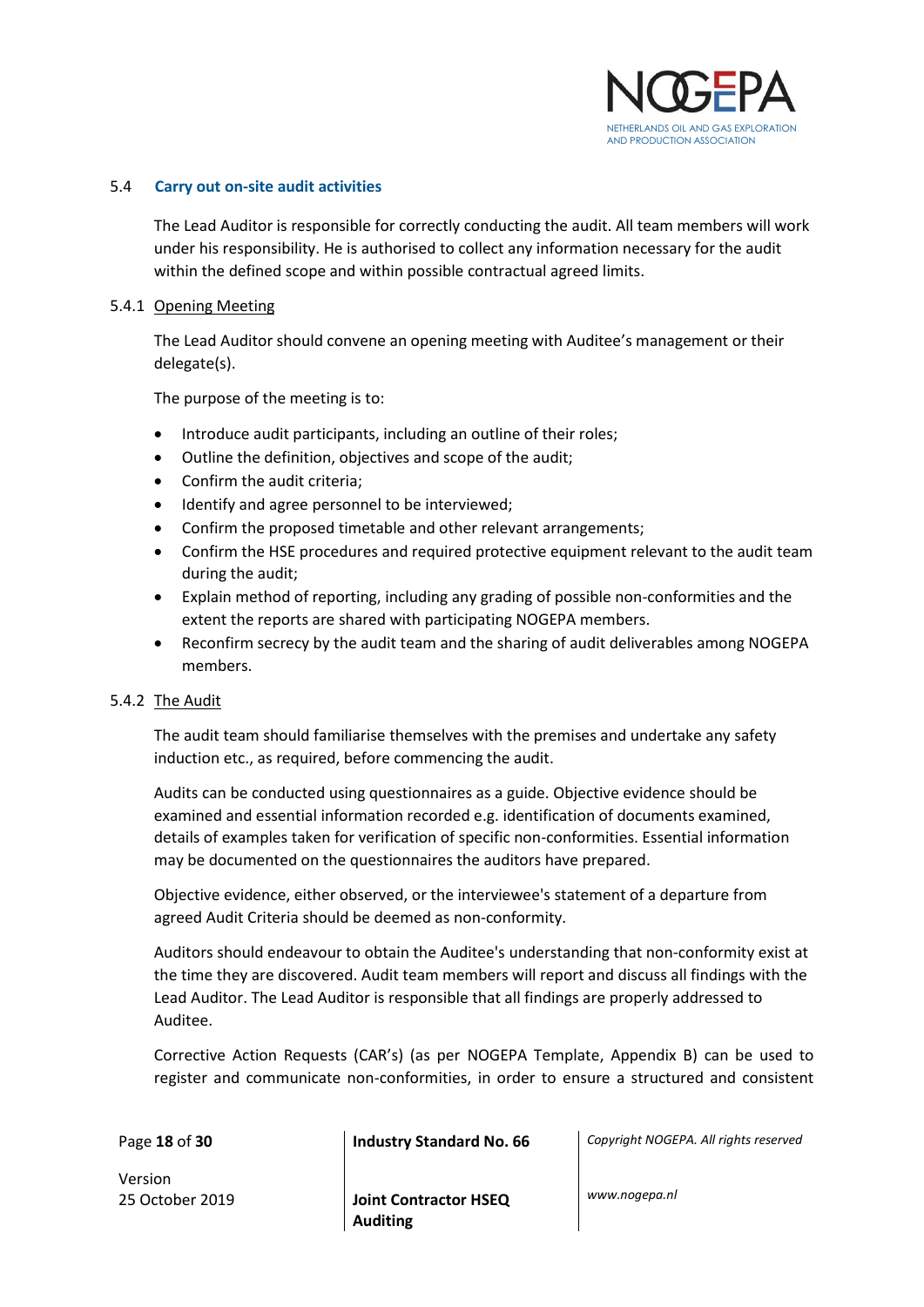

reporting and communication of audit findings. CAR's should be given a unique identifier, consisting of the year of auditing, contractor name and a sequential number.

Non-conformities will be classified according to:

| Major Non-            | One or more elements of the requirements have not been<br>٠                 |
|-----------------------|-----------------------------------------------------------------------------|
| conformity            | documented at all while required by the audit criteria                      |
| Should be resolved in | One or more elements of the requirements have not been<br>$\bullet$         |
| 6 months' time        | implemented at all                                                          |
|                       | Non-addressed non-compliance with legal requirements<br>٠                   |
|                       | A Non-conformity raised during the previous audit has not been<br>$\bullet$ |
|                       | corrected or corrective measures have not been initiated                    |
|                       | There is a trend in similar non-conformities on various<br>$\bullet$        |
|                       | requirements of the Audit Criteria                                          |
| Non-conformity        | Shortcomings are observed with respect to one or more<br>$\bullet$          |
| Should be resolved in | elements of the requirements                                                |
| 12 months' time       | Addressed non-compliance with legal requirements<br>$\bullet$               |
| Observations          | It is expected that, without appropriate action, a Non-<br>٠                |
|                       | conformity will occur in the near future regarding one or more              |
|                       | elements of the requirements                                                |

Version

Page **19** of **30 Industry Standard No. 66** *Copyright NOGEPA. All rights reserved*

25 October 2019 **Joint Contractor HSEQ Auditing**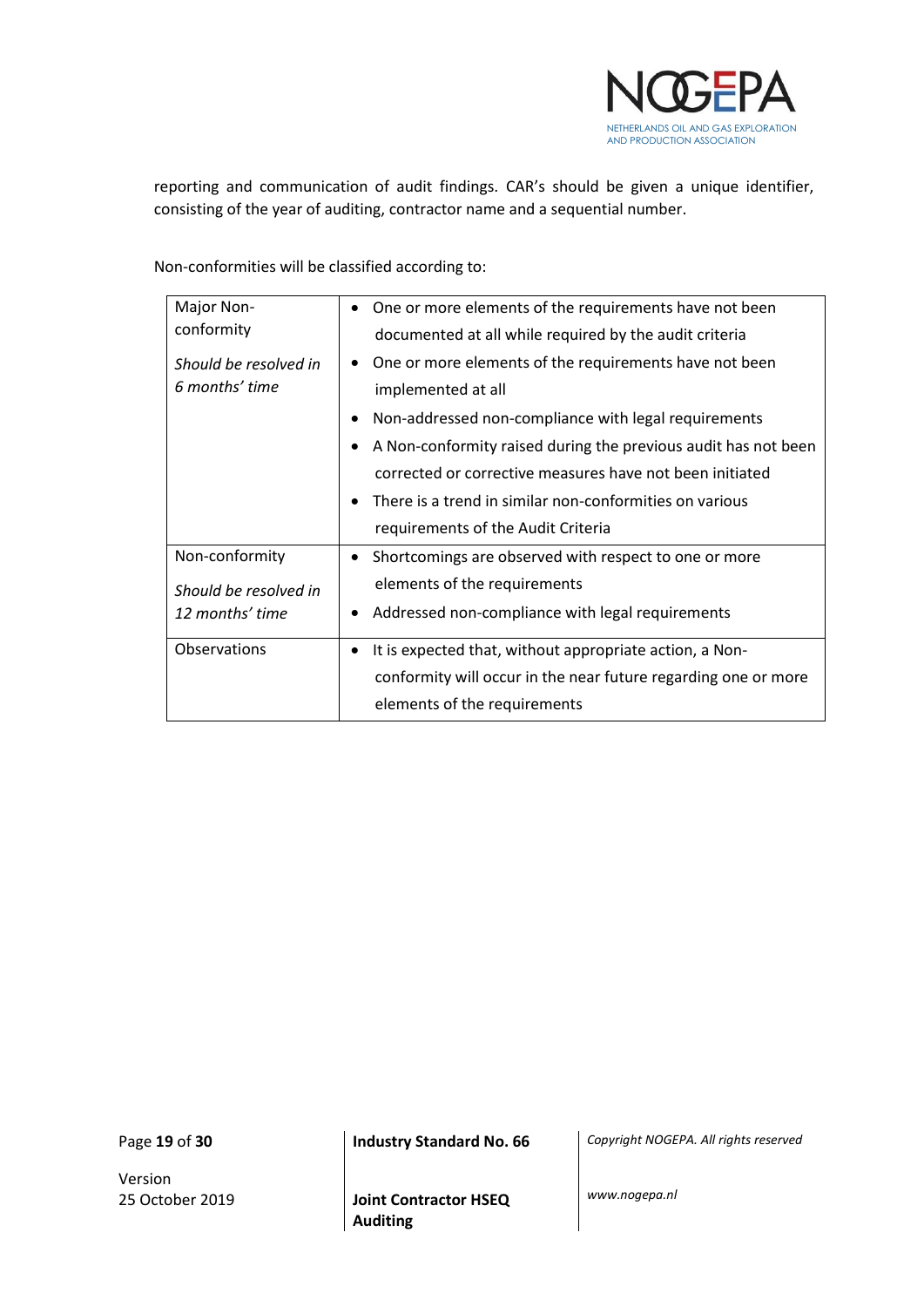

Positive findings, such as good working practices or exceptional achievements, should also be explicitly addressed during the audit.

#### 5.4.3 Close-out Meeting

The Lead Auditor should convene a close-out meeting with the Auditee's management. The purpose of this meeting is to:

- Present an objective summary of the audit, making reference to the satisfactory aspects of performance as well as any positive findings, CAR's or observations made;
- Discuss the audit findings and ensure that they are understood by the Auditee;
- Wherever possible obtain signature of the Auditee on any CAR's raised. The Auditee is to sign for understanding the CAR's and for receipt. Auditee not necessarily needs to agree with the CAR;
- Confirm a time-frame within which corrective measures are to be submitted to the Lead Auditor.

Wherever possible copies of acknowledged CAR's will be provided to Auditee. These can directly be entered in their action tracking system for follow-up, even before the complete audit report is issued.

#### <span id="page-19-0"></span>5.5 **Report the audit**

Following completion of the audit the Lead Auditor should arrange for the preparation of an Audit Report (as per Appendix A) which will expand on the information discussed in the closing meeting. The Audit Report will contain at least the following information:

- Summary of findings
- Feedback from Auditee (uncensored)
- Audit objectives, scope, criteria
- Time table, Auditee and Audit team members
- Audit plan matrix
- Audit findings regarding: (1) documentation, (2) implementation and (3) audit effectiveness
- Appendices: CAR and supporting documentation

To protect the privacy of auditees, while ensuring the necessary traceability of audit findings, personal details should be limited to names and position titles of interviewed personnel and names associated with personnel-related evidence that was verified during the audit.

Version

25 October 2019 **Joint Contractor HSEQ Auditing**

Page **20** of **30 Industry Standard No. 66** *Copyright NOGEPA. All rights reserved*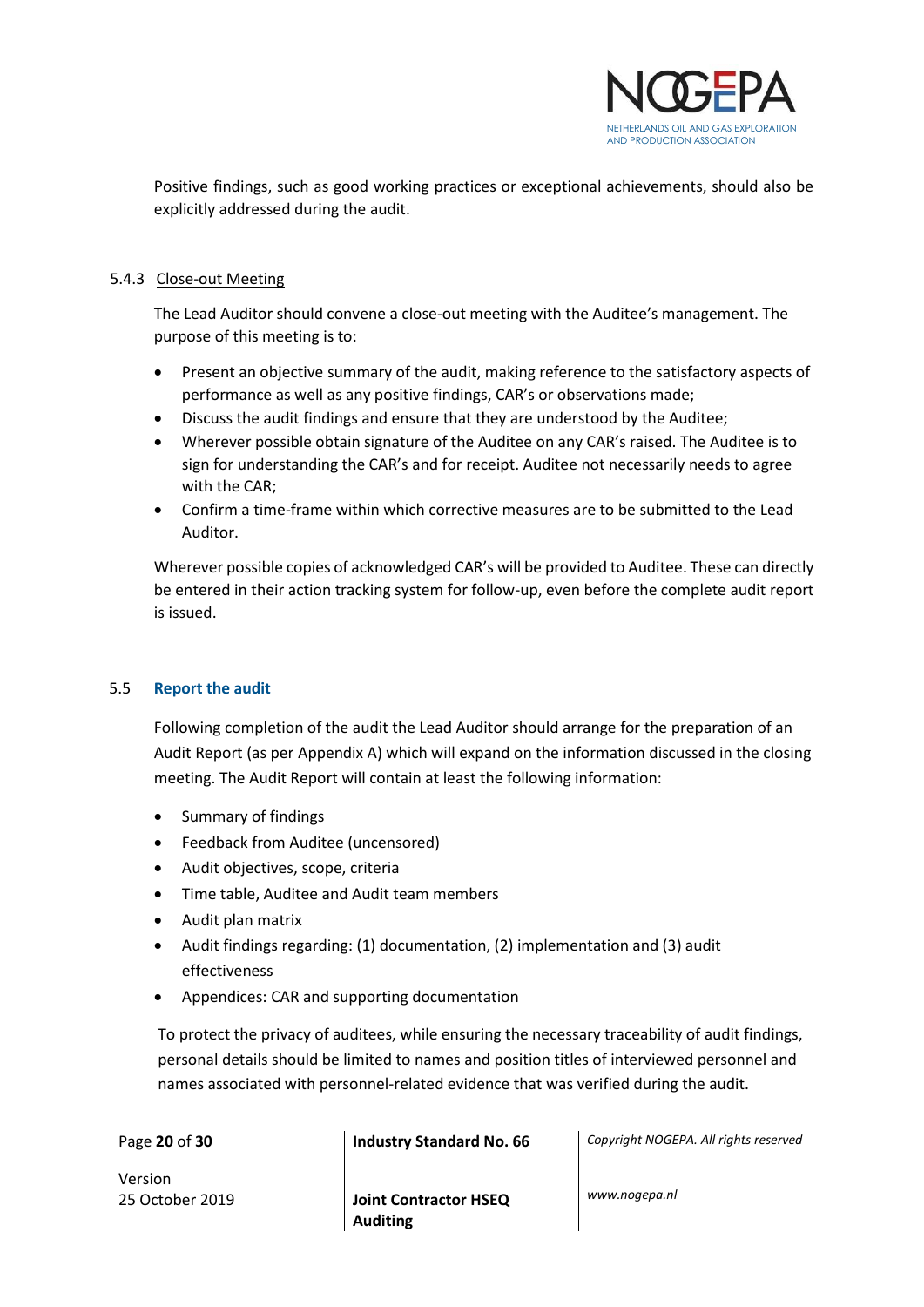

Qualifying or disqualifying statements in relation to listed persons should be avoided in all respects. Before the start of the interview the Auditor should explain the interviewed person that the audit report can contain personal data. The auditor should ask explicitly if the interviewed person is aware of this and agrees to it. In case of refusal(s), one or more anonymous interviews will be reported.

The Lead Auditor is responsible for the completion of the Audit Report. The audit report should be sent to Auditee for verification on actual errors and misinterpretations, and to document their feedback as preferred. The final audit report should be checked on quality and consistency by the Contractor Audits Coordinator prior to finalisation.

The Audit Report in full should distributed within 4 weeks as a minimum to the Auditee. Following the issue of the final audit report, all working documents and information and evidence provided by Auditee should be destroyed by the audit team, both hard copies and electronic files.

The Contractor Audit Coordinator should file the report in the NOGEPA Joint Contractor Auditing database, available to all NOGEPA members.

#### <span id="page-20-0"></span>5.6 **Follow-up the audit**

The Lead Auditor should monitor the follow-up of audit findings as agreed upon during the close-out meeting (see 5.4.3). Any further information received and conclusions drawn should also be filed in the NOGEPA Joint Contractor Auditing database or electronic file. The Lead Auditor should close-out findings when provided evidence is considered sufficient, or initiate a follow-up visit at the contractor's premises.

The Lead Auditor should remain available for advising the Operating Companies on any followup by the Auditee.

#### <span id="page-20-1"></span>5.7 **File audit information**

All audit deliverables for each audit should be filed in a shared electronic environment (NOGEPA site for members), accessible to NOGEPA members only.

The audit information to be filed will include at least all official documents for each audit, i.e. the Audit Notification, Audit Plan, Audit Report and Corrective Action Requests. Supporting

Version

Page **21** of **30 Industry Standard No. 66** *Copyright NOGEPA. All rights reserved*

25 October 2019 **Joint Contractor HSEQ Auditing**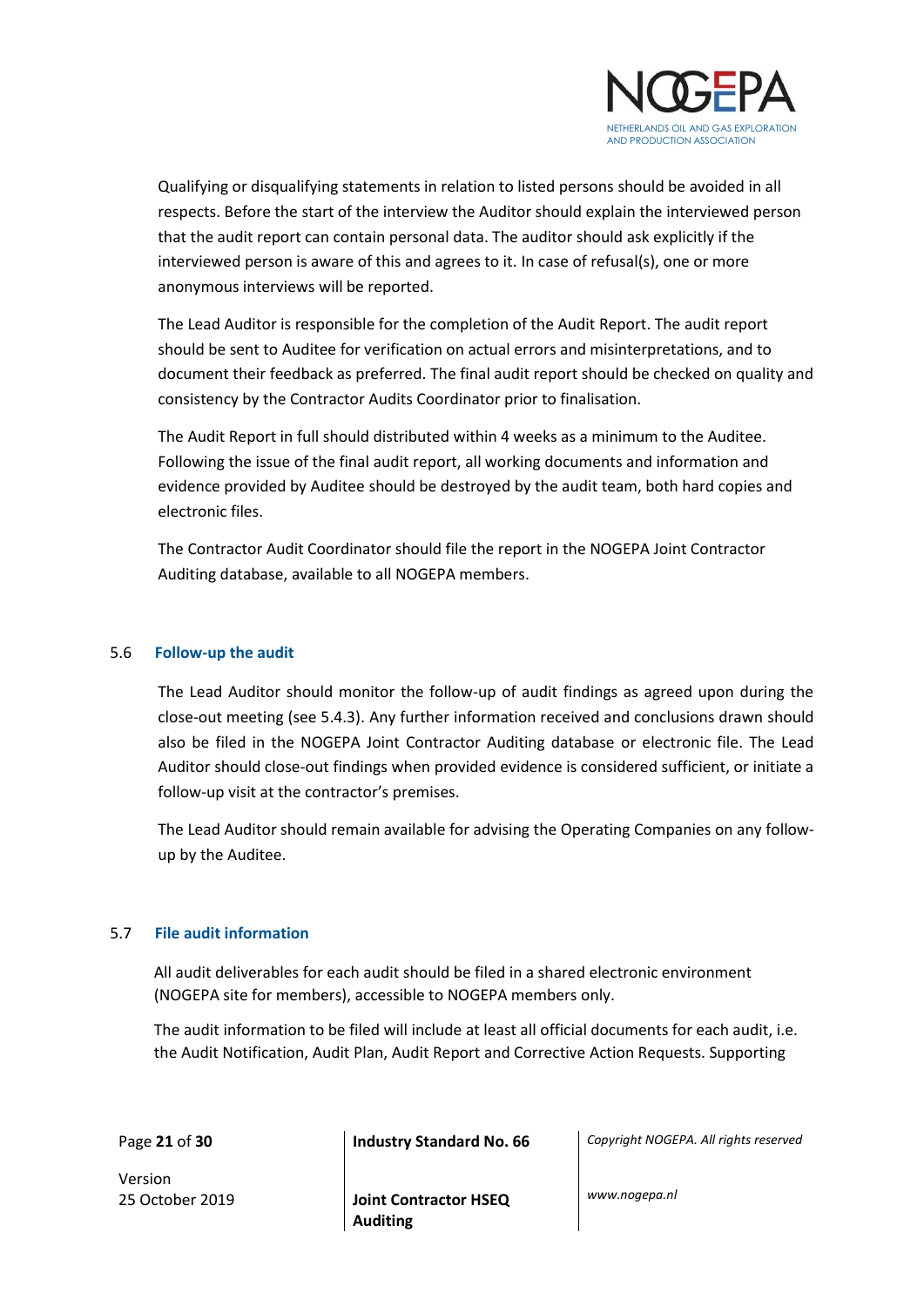

(informative or explaining) documentation may be added, as well as information considering the follow-up of non-conformities.

The Lead Auditor is responsible for filing the relevant information in the shared electronic environment, and may ask the NOGEPA Secretariat for assistance (secretariaat@nogepa.nl).

Version

Page **22** of **30 Industry Standard No. 66** *Copyright NOGEPA. All rights reserved*

25 October 2019 **Joint Contractor HSEQ Auditing**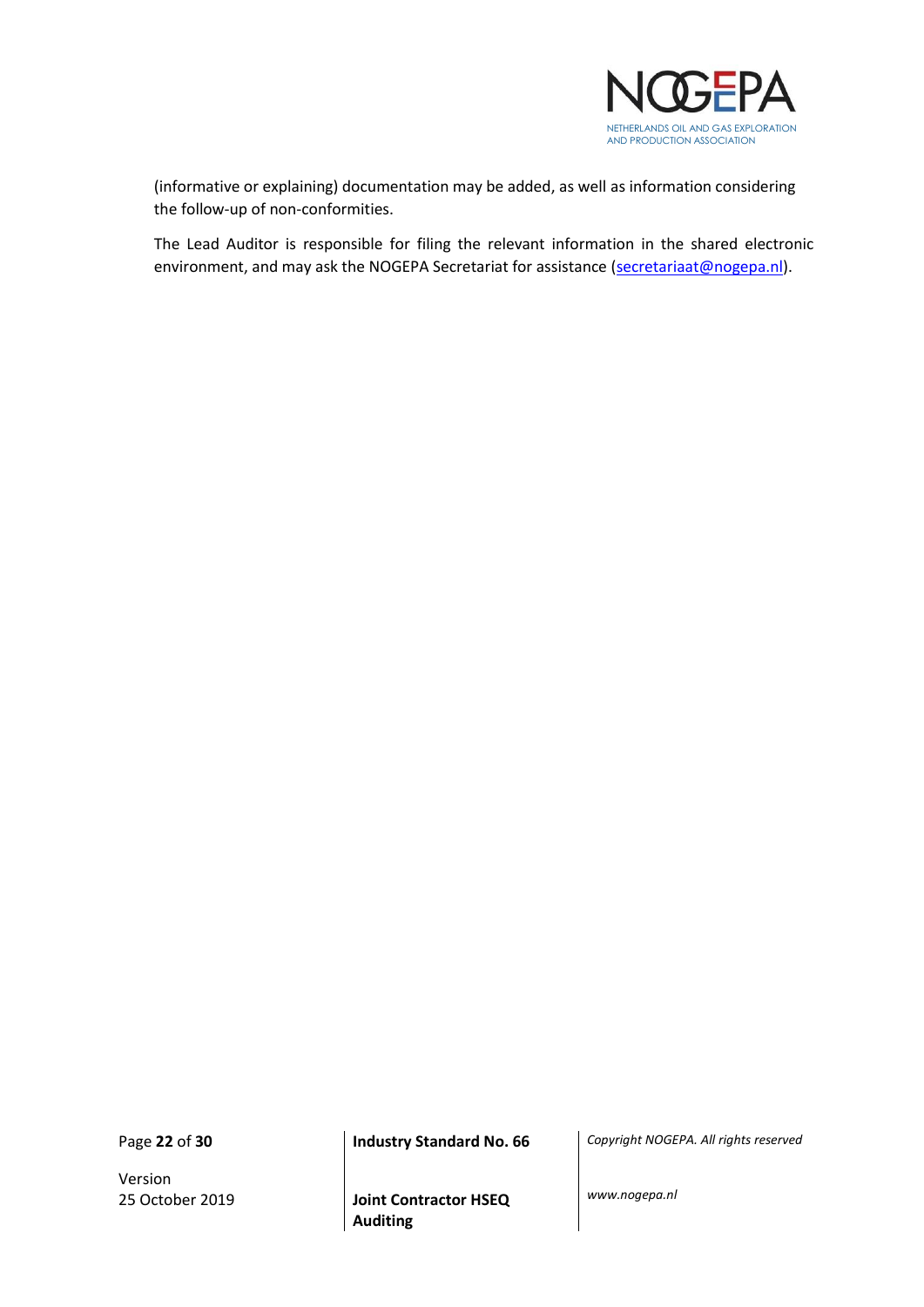

## <span id="page-22-0"></span>**6. Quality Assurance**

Joint contractor HSEQ audits need to be of good quality, and the results need to be reliable. Therefore, the following quality assurance measures are implemented:

- This Standard, describing the process of managing the programme and conducting the audits;
- Auditor qualification requirements;
- Audit reviews;
- Approach to handling disputes.

#### <span id="page-22-1"></span>6.1 **Auditor qualification requirements**

It is the Operating Companies that appoint the auditors. When selecting and appointing the (Lead) Auditor and possible other team members, the following qualification criteria should be considered:

#### 6.1.1 Lead Auditor

All Lead Auditors should have attended and successfully completed a training course (either inhouse or external) in Health & Safety, Environment, and/or Quality Systems Auditing. Furthermore, Lead Auditors should have extensive understanding of the applicable audit criteria.

In addition Lead Auditors should first have participated as "auditor" in minimal four other (not necessarily NOGEPA initiated-) audits and participated in all audit phases, i.e. preparation and planning, conducting and reporting.

#### 6.1.2 Auditor

Training requirements for Auditors are to be determined by each Operating Company. The level and extent of this training should depend on the knowledge and experience of individual audit team members in relation to the particular subject for audit, but it may include any or a combination of the following:

- Detailed pre-audit briefing by Lead Auditor;
- Practical 'on the job' training as part of an experienced audit team (Auditor-in-training);
- Attendance at an appropriate training course (either in-house or external) which is designed to meet the needs of individuals who require to undertake internal audits and participate in all audit phases, i.e. planning and preparation, conducting and reporting.

Note: Formal re-training by attending a course should be envisaged after 5 years especially in case the participation in audits is low.

Version

25 October 2019 **Joint Contractor HSEQ Auditing**

Page **23** of **30 Industry Standard No. 66** *Copyright NOGEPA. All rights reserved*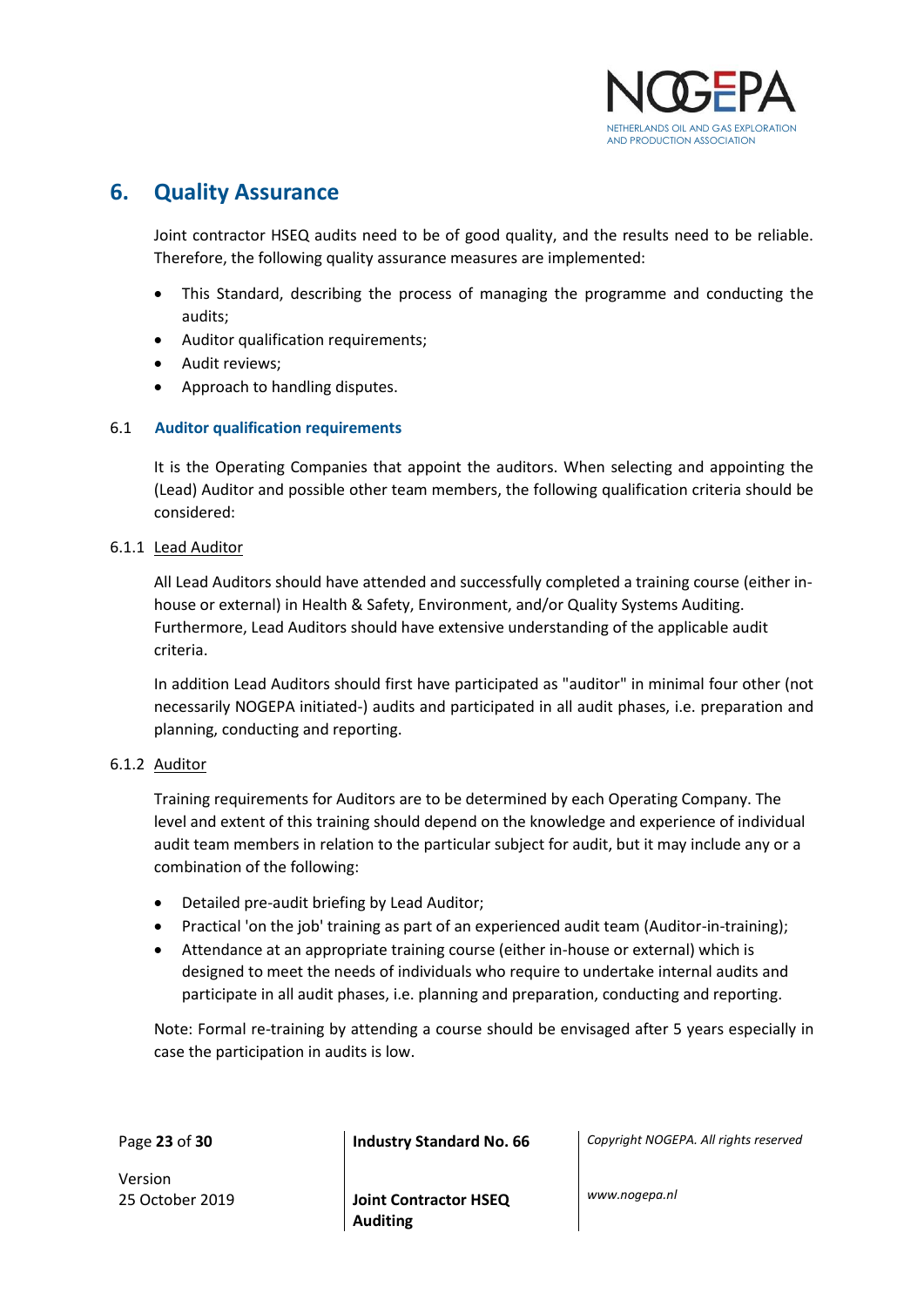

#### 6.1.3 (Technical) Specialists

As member of an audit team, a (technical) specialist may be assigned, having specific knowledge and experience. This specialist will support the Lead Auditor. For assignment an Auditor training course is preferable, but not necessary.

#### 6.1.4 Observers

There are no qualification requirements for Observers in an audit team. They don't play an active role in the audit.

#### <span id="page-23-0"></span>6.2 **Audit reviews**

Conducted audits are reviewed on two levels:

- 1. The audit report of each audit is checked by the Contractor Audits Coordinator prior to issue. See 5.5. In case the Contractor Audits Coordinator is the Lead Auditor, another Lead Auditor will check the report. Consistency, clarity and unambiguousness are review criteria. The Lead Auditor should consider the feedback from this review before finalising the audit report.
- 2. On an annual basis, the whole Contractor HSEQ Audits Programme is reviewed on its consistency and effectiveness. See also 4.3.

The Contractor Audits Coordinator should ensure that any observations from the audit reviews are discussed in the NOGEPA Working Group Joint Contractor Auditing, and shared with the known Lead Auditors.

#### <span id="page-23-1"></span>6.3 **Handling disputes**

Contractors may not necessarily agree with the audit findings. This may be expressed in two different ways:

- 1. The uncensored feedback, documented in the audit report (see 5.5)
- 2. Raising a dispute with the NOGEPA Working Group Joint Contractor Auditing, through secretariaat@nogepa.nl f.a.o. the Contractor Audits Coordinator.

The Contractor Audits Coordinator should mediate in any conflict between the Lead Auditor and Auditee. In case the Contractor Audits Coordinator is the Lead Auditor, another Lead Auditor will pick up the role as mediator.

Page **24** of **30 Industry Standard No. 66** *Copyright NOGEPA. All rights reserved*

Version

25 October 2019 **Joint Contractor HSEQ Auditing**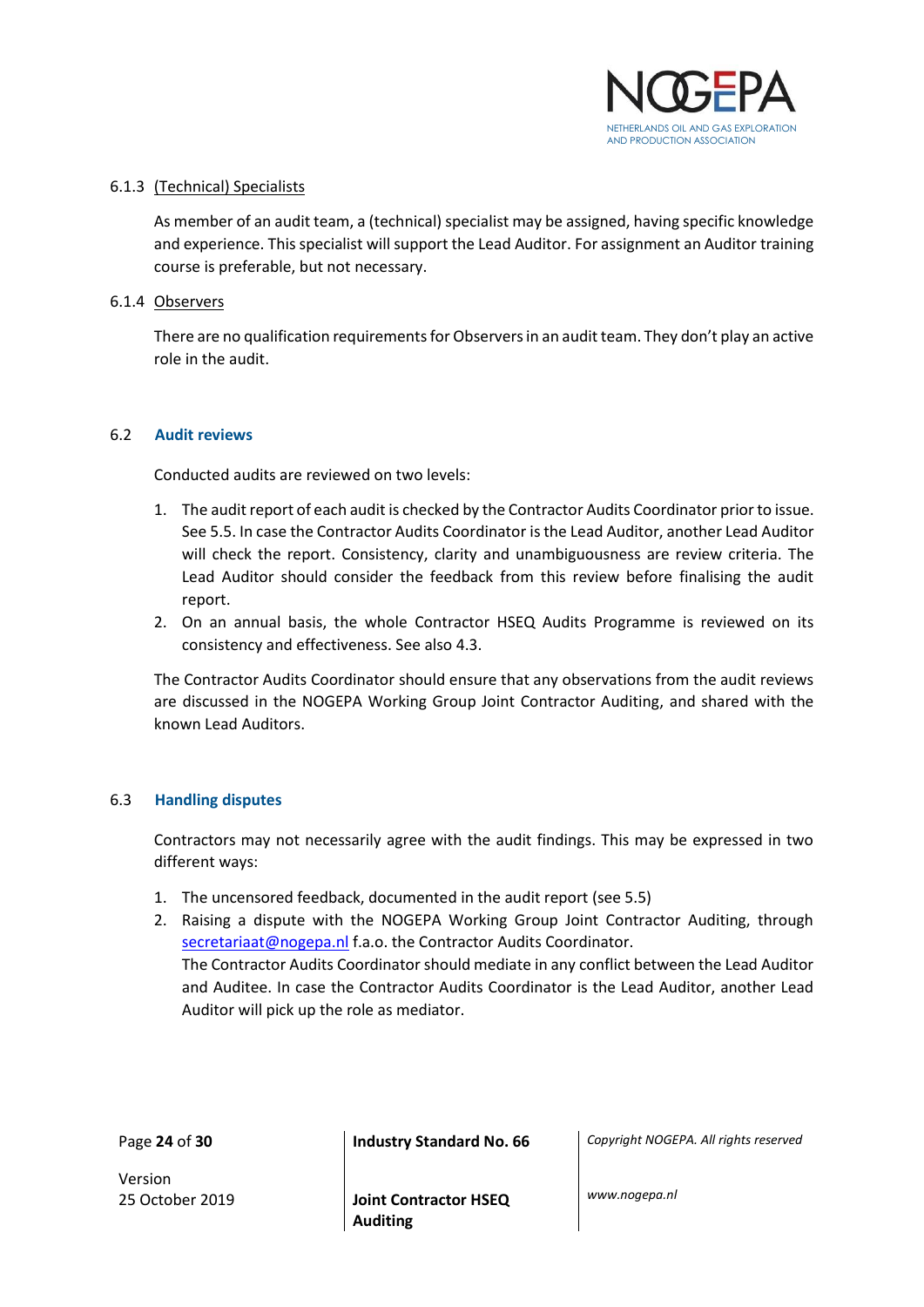

## <span id="page-24-0"></span>**7. Records management**

#### <span id="page-24-1"></span>7.1 **Working documents**

Any documented information used for preparing the audit and collected during the audit, as well as notes taken during the audit, is considered working documents. Working documents serve just a purpose during the audit and should all be destroyed as soon as the audit is reported. The audit team should keep working documents confidentially and well-protected during the audit.

#### <span id="page-24-2"></span>7.2 **Audit deliverables**

| <b>Record Type</b>          | <b>Contractor Audits Programme</b>   |
|-----------------------------|--------------------------------------|
| <b>Responsible position</b> | <b>Contractor Audits Coordinator</b> |
| Format                      | Electronic                           |
| <b>Storage facilities</b>   | NOGEPA file sharing site             |
| <b>Retention Time</b>       | Year of execution + 5 years          |
| <b>Classification</b>       | <b>Restricted to NOGEPA Members</b>  |

The following deliverable result from the contractor auditing process.

| <b>Record Type</b>          | Audit deliverables (per audit)         |  |  |
|-----------------------------|----------------------------------------|--|--|
|                             | <b>Audit Notification</b><br>$\bullet$ |  |  |
|                             | Audit Plan<br>$\bullet$                |  |  |
|                             | <b>Audit Report</b><br>$\bullet$       |  |  |
|                             | Corrective Action Reports<br>$\bullet$ |  |  |
|                             | Follow-up information<br>$\bullet$     |  |  |
| <b>Responsible position</b> | <b>Lead Auditor</b>                    |  |  |
| Format                      | Electronic                             |  |  |
| <b>Storage facilities</b>   | NOGEPA file sharing site               |  |  |
| <b>Retention Time</b>       | 10 years                               |  |  |
| Classification              | <b>Restricted to NOGEPA Members</b>    |  |  |

Version

Page **25** of **30 Industry Standard No. 66** *Copyright NOGEPA. All rights reserved*

25 October 2019 **Joint Contractor HSEQ Auditing**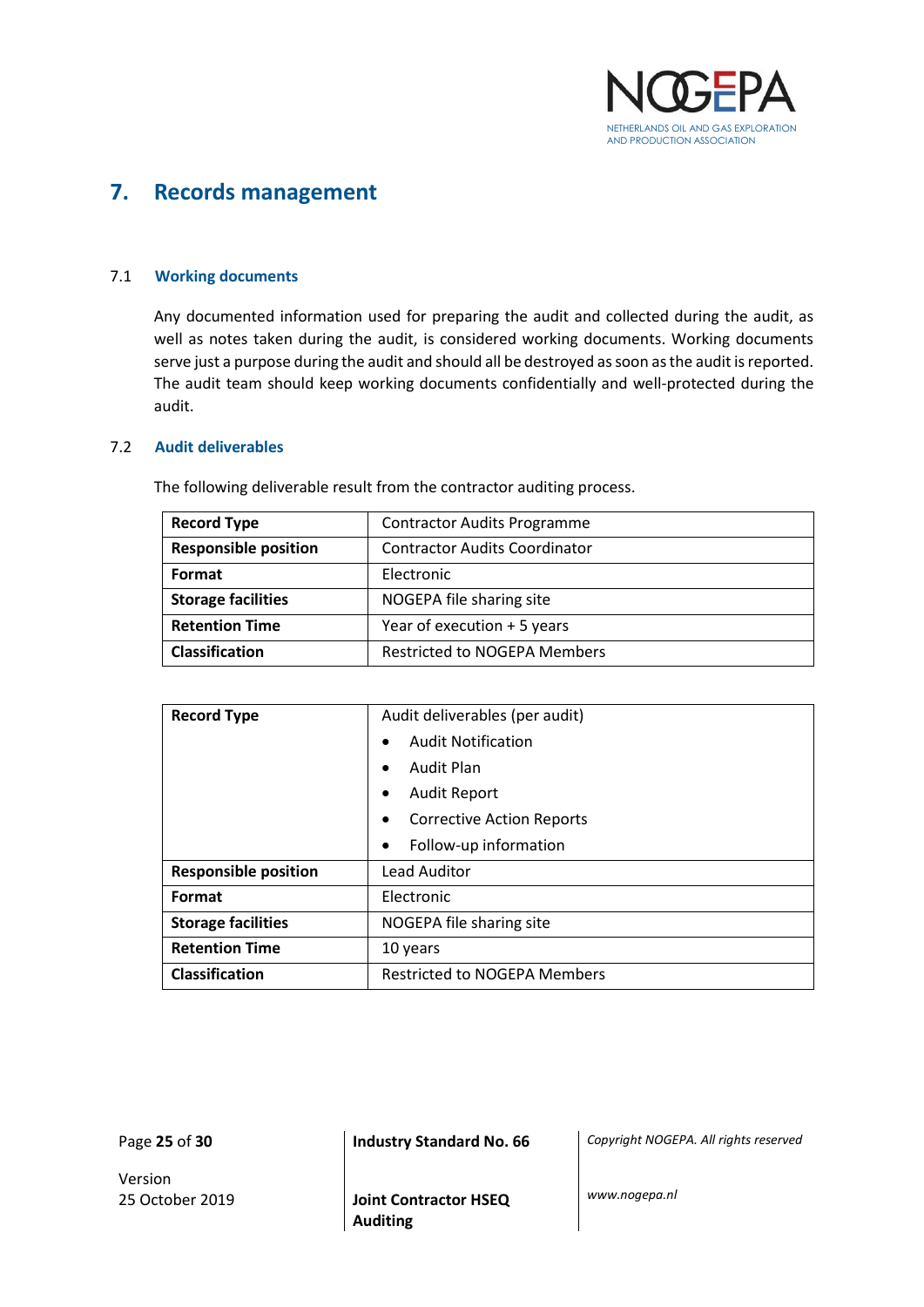

## <span id="page-25-0"></span>**Appendix A HSEQ Audit Record Requirements**

For recording the audit, NOGEPA Template 2, Appendix C should be used. In the course of the audit, the HSEQ Audit Record can have three statuses:

- 1. Notification (revision 00)
- 2. Plan (revision 01)
- 3. Report (revision 02)

In the table below, it is indicated which parts of the record should be completed for each status.

| <b>Record sections</b>                  | <b>Notification</b> | Plan | Report |
|-----------------------------------------|---------------------|------|--------|
| <b>Audit Details</b>                    |                     |      |        |
| Contractor approval for audit execution |                     |      |        |
| Audit Report Approval                   |                     |      |        |
| <b>Executive Summary</b>                |                     |      |        |
| Documents and Records (to be) reviewed  |                     |      |        |
| Interview and Consultation Schedule     |                     |      |        |
| <b>Full Narrative</b>                   |                     |      |        |
| <b>Feedback from Auditee</b>            |                     |      |        |
| <b>Audit Findings</b>                   |                     |      |        |

Version

Page **26** of **30 Industry Standard No. 66** *Copyright NOGEPA. All rights reserved*

25 October 2019 **Joint Contractor HSEQ Auditing**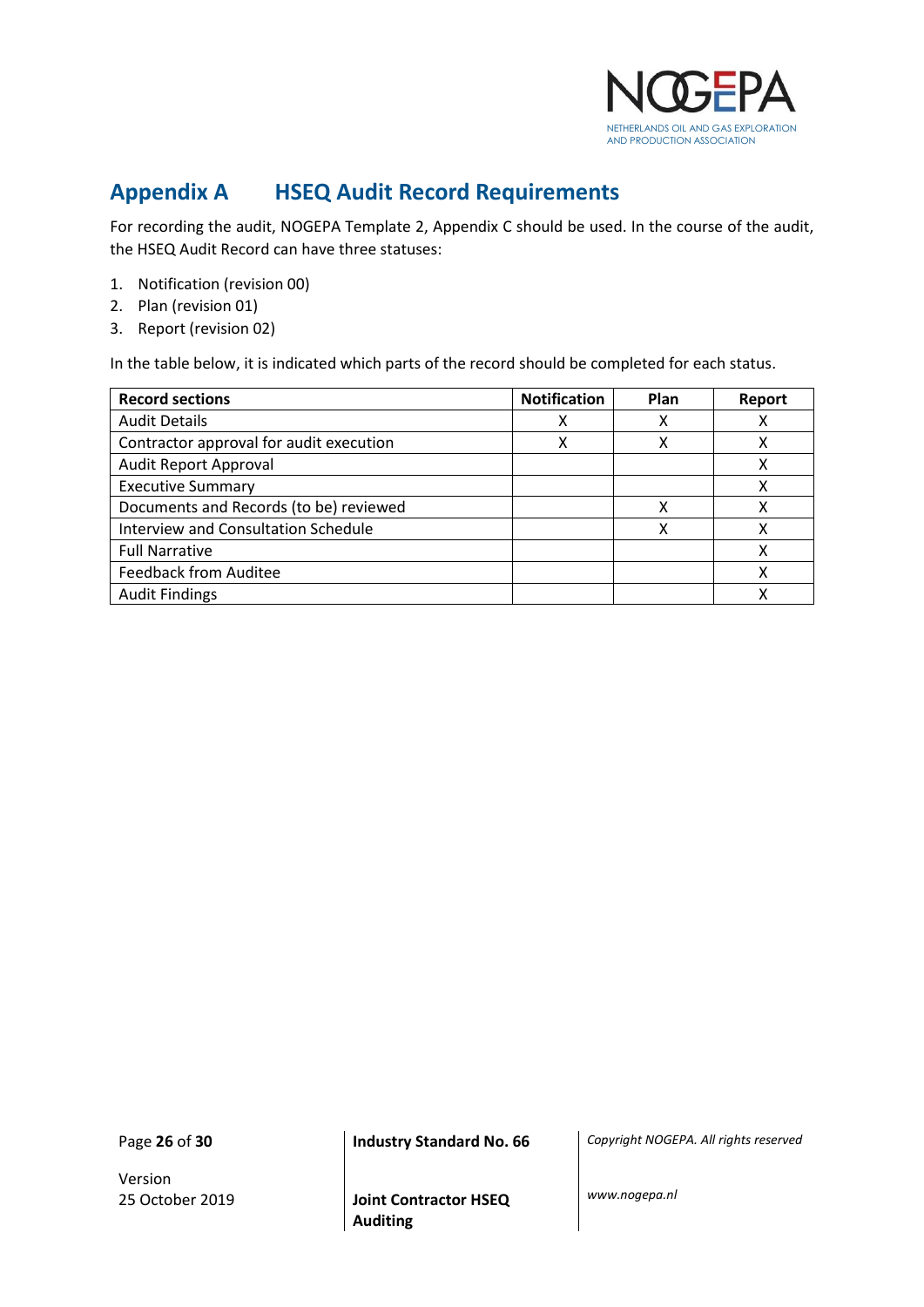

| <b>Auditee</b>        |                                                     |                                                 |
|-----------------------|-----------------------------------------------------|-------------------------------------------------|
| <b>Scope</b>          |                                                     |                                                 |
| <b>Date</b>           |                                                     |                                                 |
| <b>Finding</b>        |                                                     |                                                 |
|                       |                                                     |                                                 |
|                       |                                                     |                                                 |
|                       |                                                     |                                                 |
|                       |                                                     |                                                 |
|                       |                                                     |                                                 |
|                       |                                                     |                                                 |
|                       |                                                     |                                                 |
|                       |                                                     |                                                 |
|                       |                                                     |                                                 |
|                       |                                                     |                                                 |
|                       |                                                     |                                                 |
| <b>Audit Criteria</b> |                                                     |                                                 |
|                       |                                                     |                                                 |
|                       |                                                     |                                                 |
|                       |                                                     |                                                 |
|                       |                                                     |                                                 |
|                       |                                                     |                                                 |
| Severity              | Major Non-Conformity / Non-Conformity / Observation |                                                 |
| <b>Signatures</b>     | <b>Lead Auditor</b>                                 | <b>Auditee</b><br>for receipt and understanding |
|                       | Name:                                               | Name:                                           |
|                       | Signature:                                          | Signature:                                      |
|                       |                                                     |                                                 |
|                       |                                                     |                                                 |

## <span id="page-26-0"></span>**Appendix B Template Corrective Action Request**

Page **27** of **30 Industry Standard No. 66** *Copyright NOGEPA. All rights reserved*

Version

25 October 2019 **Joint Contractor HSEQ Auditing**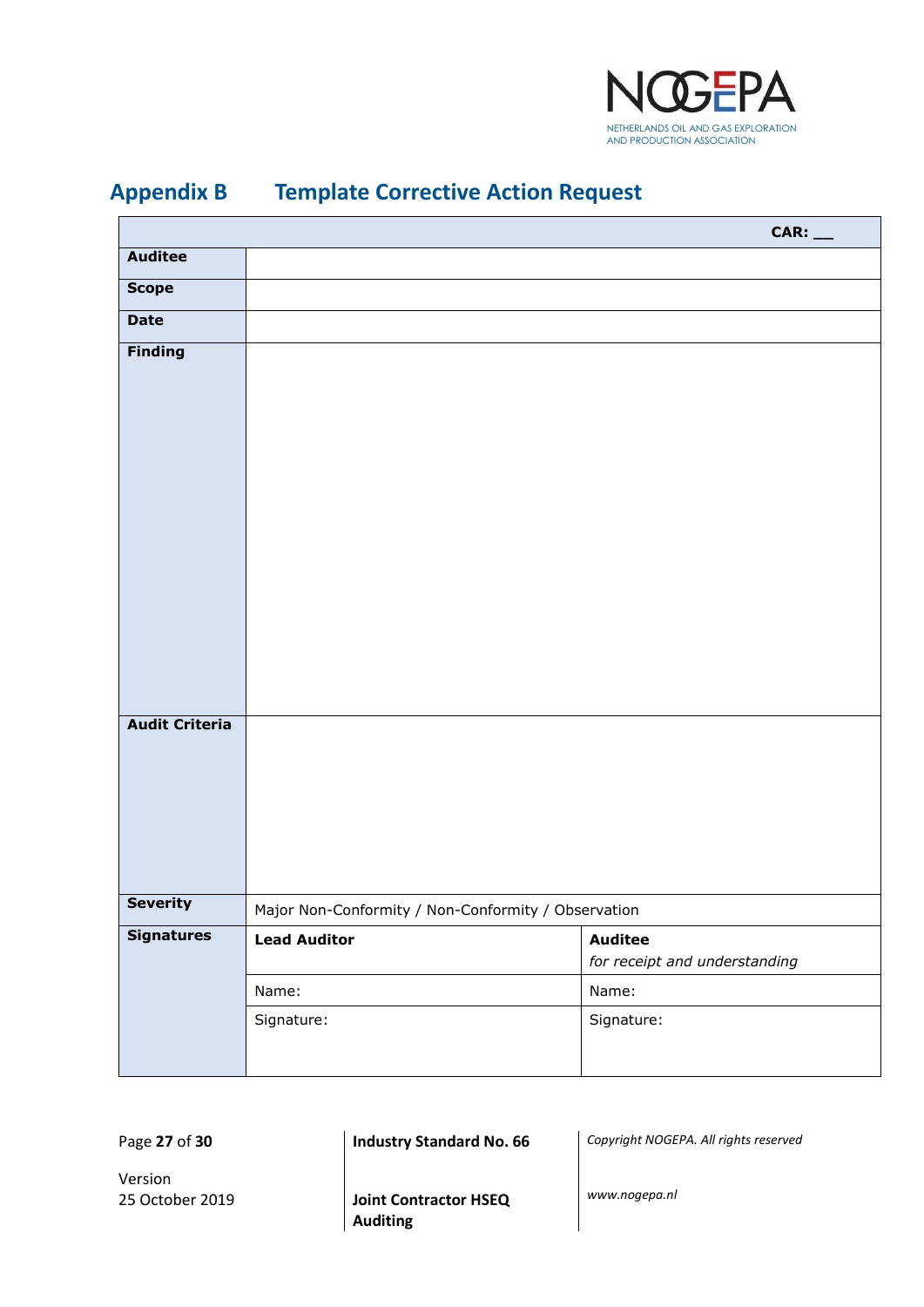

## <span id="page-27-0"></span>**Appendix C Template Contractor HSEQ Audit Record**

| <b>Audit Details</b> | Status: [Notification / Plan / Report]                                                                                                              |
|----------------------|-----------------------------------------------------------------------------------------------------------------------------------------------------|
| Auditee              | [Contractor Name]<br>Main contact: [name]                                                                                                           |
| <b>Scope</b>         | [indicate what process(es)/disciplines/entities will be audited]                                                                                    |
| Objective(s)         | [indicate what should be achieved by conducting the audit]                                                                                          |
| <b>Audit Team</b>    | findicate the members of the audit team, the Operator they represent and their<br>roles (Lead Auditor / Auditor / Subject Matter Expert / Observer) |
| Location(s)          | findicate the locations where the audit will be conducted<br>(offices/sites/platforms/vessels/other)]                                               |
| Date(s)              | [indicate the (preliminary) dates or timeframe in which the audit takes place]                                                                      |
| Criteria             | [indicate which internal/external objective references are used to assess the<br>findings against]                                                  |

#### **Contractor approval for audit execution**

The undersigned, legal representative of Auditee, approves the audit to be conducted in accordance with the above mentioned audit details and NOGEPA Standard 66. Auditee is aware of the fact that the audit results, including the audit report will be shared restrictively among NOGEPA members.

NOGEPA facilitates and supports joint contractor HSEQ audits conducted by its members, but is neither a party in the follow-up of the audit, nor a party in any (potential) contractual relation between its members and Auditee. The (potential) use of the audit results for contracting and/or contract management purposes is the sole responsibility of the individual members of NOGEPA.

| For approval: |
|---------------|
|---------------|

Name: **Name:** Date: **Date:** Date: **Date: Date: Date: Date: Date: Date: Date: Date: Date: Date: Date: Date: Date: Date: Date: Date: Date: Date: Date: Date: Date: Date: Date: Dat** 

Position:

#### **Audit report approval**

| Lead                                                                    |  | Signature:                                                                                |  | Date: |                          |          |
|-------------------------------------------------------------------------|--|-------------------------------------------------------------------------------------------|--|-------|--------------------------|----------|
| Auditor:                                                                |  |                                                                                           |  |       |                          |          |
| Audits<br>Coordinator:                                                  |  | Signature:                                                                                |  | Date: |                          |          |
| RESTRICTED to Auditee, NOGEPA and NOGEPA Members. Treat confidentially. |  |                                                                                           |  |       |                          |          |
| Audit Number                                                            |  | Contractor HSEQ Audit                                                                     |  | Rev   | Date                     | Page     |
| <b>Contract Contract Contract Contract Contract</b>                     |  | the control of the control of the control of the control of the control of the control of |  |       | <b>Contract Contract</b> | 28 of 30 |

<Audit No> <contractor Name> <contractor Name> <contractor Name> <contractor Name> <contractor Name> <contractor Name> <contractor Name> <contractor Name> <contractor Name> <contractor Name> <contractor Name> <contractor N

Page **28** of **30 Industry Standard No. 66** *Copyright NOGEPA. All rights reserved*

Version

25 October 2019 **Joint Contractor HSEQ Auditing**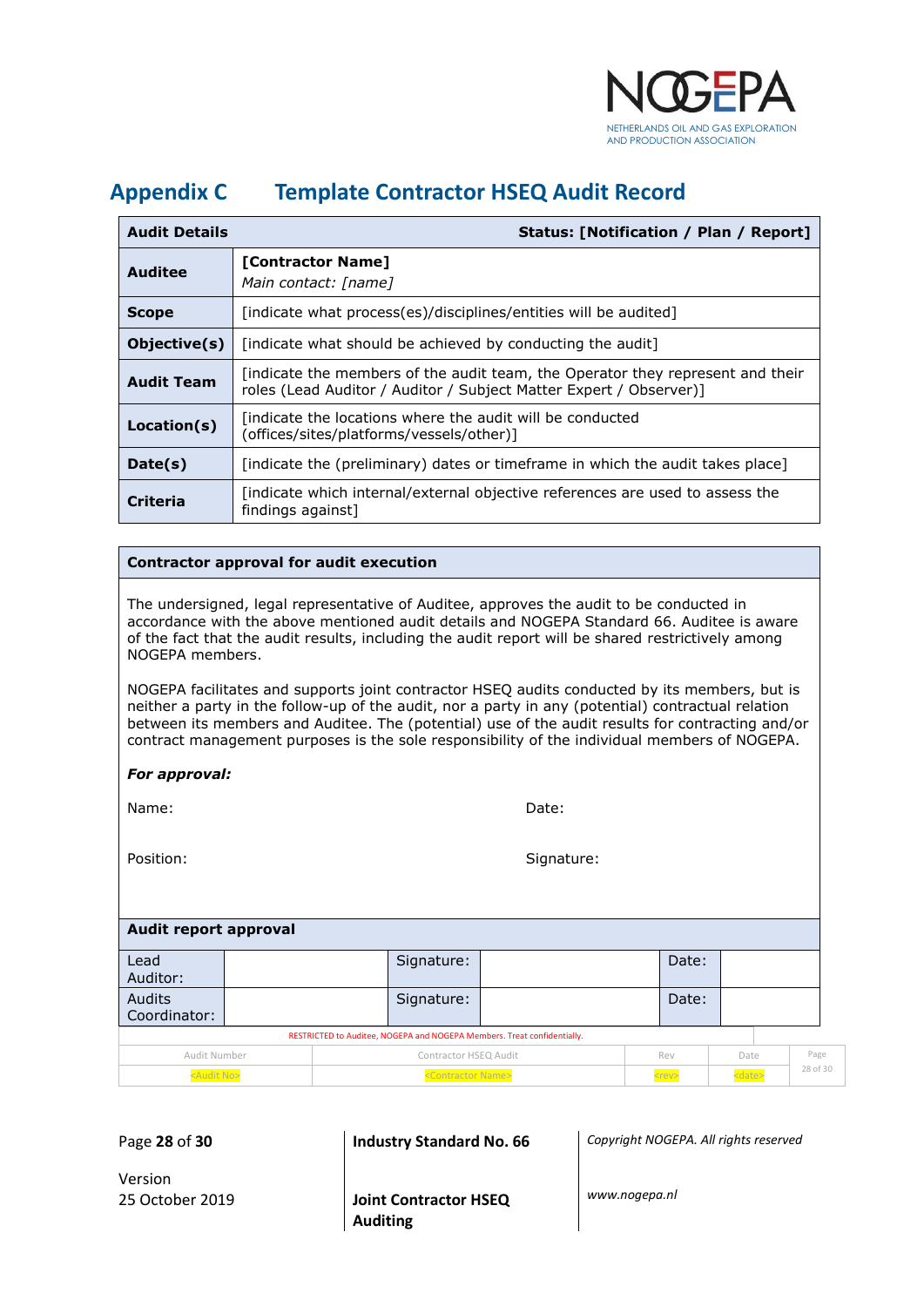

#### **Executive Summary**

[Summarise the overall impressions from the audit and any outstanding concerns. Draw conclusions on the audit objectives]

| <b>Documents and Records (to be) Reviewed</b> |               |                        |  |
|-----------------------------------------------|---------------|------------------------|--|
| <b>Title</b>                                  | <b>Number</b> | <b>Revision / Date</b> |  |
|                                               |               |                        |  |
|                                               |               |                        |  |
|                                               |               |                        |  |

| <b>Interview and Consultation Schedule</b> |                 |             |  |
|--------------------------------------------|-----------------|-------------|--|
| <b>Name</b>                                | <b>Position</b> | Date / Time |  |
|                                            |                 |             |  |
|                                            |                 |             |  |
|                                            |                 |             |  |

#### **Full Narrative**

[Describe the audit in full.]

#### **Feedback from Auditee**

The feedback below is provided by Auditee and only reflects the views, opinions and/or perspectives of Auditee.

[Auditee can provide uncensored feedback on the audit, the audit execution and the audit results].

| RESTRICTED to Auditee, NOGEPA and NOGEPA Members. Treat confidentially. |                       |             |      |          |
|-------------------------------------------------------------------------|-----------------------|-------------|------|----------|
| Audit Number                                                            | Contractor HSEQ Audit | Rev         | Date | Page     |
|                                                                         |                       | <rev></rev> |      | 29 of 30 |

Version

Page **29** of **30 Industry Standard No. 66** *Copyright NOGEPA. All rights reserved*

25 October 2019 **Joint Contractor HSEQ Auditing**